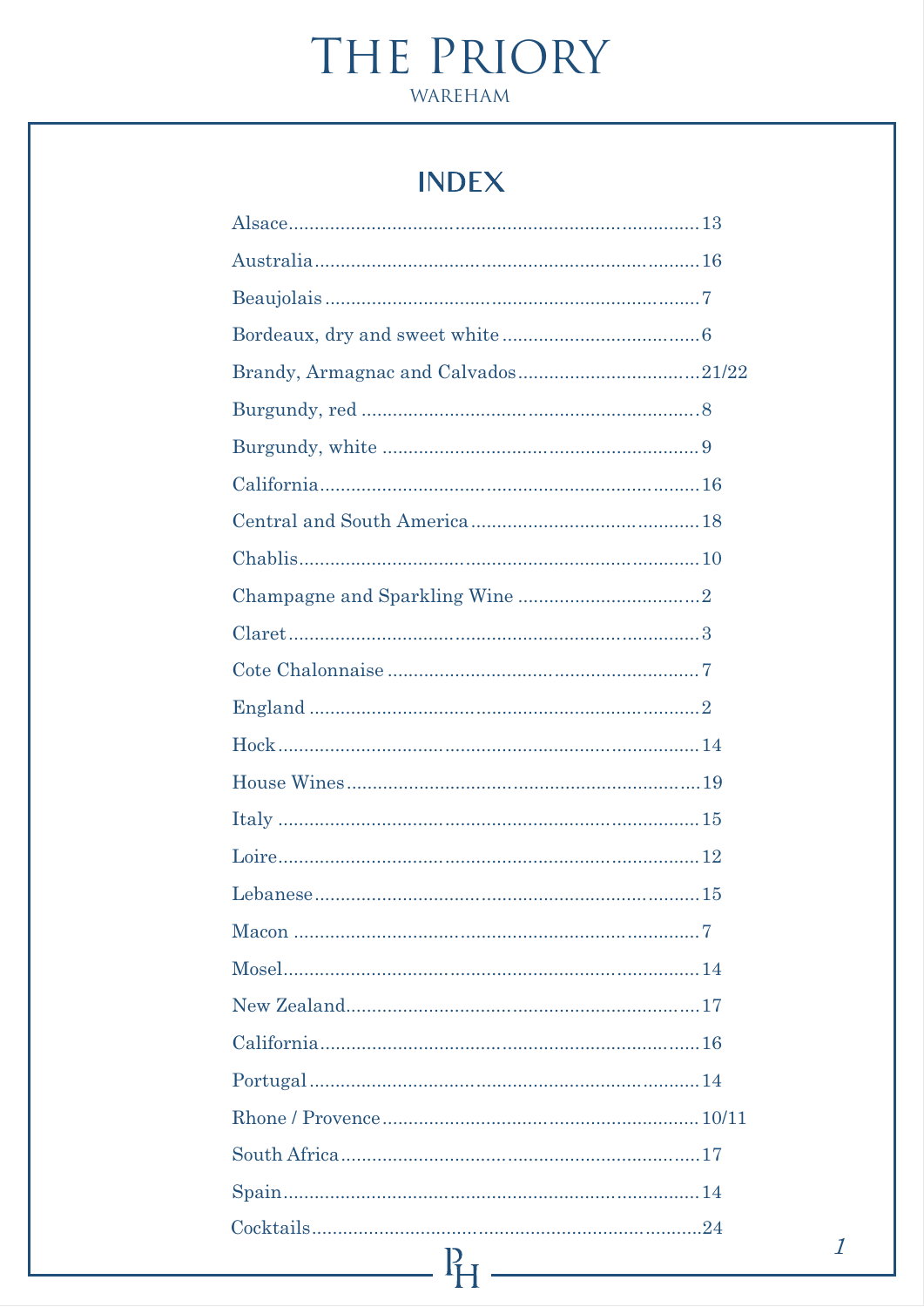### CHAMPAGNE

*Champagne is the wine of celebration, commiseration, racecourse success, christenings, wedding & seductions, making the perfect aperitif or after-dinner refresher. There are many Champagne Houses, all making wine in their own style. Most Champagne can be a blend of Pinot Noir, Chardonnay*  $\mathcal{O}^*$  *Pinot Meunier, there are exceptions, when made only from Chardonnay the Champagne will be listed as 'Blanc de Blanc' Rose has become very fashionable in recent years, it's lovely salmon pink colour will enhance any party or celebration.*

| <b>NON-VINTAGE</b>                         | <b>PER BOTTLE</b> | PFR HAI F |
|--------------------------------------------|-------------------|-----------|
| Lenoble Cuvee Intense.                     | 78.00             | 48.00     |
| Mumm Cordon Rouge<br>$\mathbf{2}^{\prime}$ | 90.00             |           |
| <b>Tattinger Brut Reserve</b>              | 125.00            |           |
| Louis Roederer Brut Premier                | 115.00            |           |
| Pol Roger White Foil                       | 115.00            |           |
| <b>Veuve Clicquot</b><br>8                 | 130.00            |           |
| 10 Laurent Perrier la cuvee                |                   | 65.00     |
| <b>VINTAGE AND DELUXE</b>                  |                   |           |
| 9<br>Pol Roger Vintage 2009                | 185.00            |           |
| Louis Roederer Cristal 2000<br>12          | 450.00            |           |
| <b>ROSÉ</b>                                |                   |           |
| Lenoble Rose Brut NV<br>17                 | 92.00             |           |
| Laurent Perrier Rose N.V<br>19             | 145.00            |           |
| Billecart Salmon Rosé N.V<br>20            | 195.00            | 95.50     |
|                                            |                   |           |

# SPARKLING WINES

*These should not be thought of as cheap alternatives to Champagne. They are often as*  well made and produced by the same method as Champagne, they are merely different *wines in different styles.* 

| 16 Le Monde Pinot Nero Rose, Spumante | 35.00 |  |
|---------------------------------------|-------|--|
| 21 Prosecco Azzillo Italy             | 39.50 |  |
| 22 Blanquette de Limoux Ma Maison     | 39.95 |  |

### ENGLISH SPARKLING WINES

*Produced locally in Dorset, English Oak Vineyard at Lytchett Matravers and D'Uberville Vineyard on the old part of Poundbury Farm Dorchester both wines are made from a blend of the classic Chardonnay, Pinot Meunier and Pinot Noir grapes. Great wines, why not try some for that perfect celebration.*

| 24 Engelmann Cuvee Brut    | 58.00 |   |
|----------------------------|-------|---|
| 25 Chinkapin Rosé Brut     | 58.00 |   |
| 26 D'Urberville Extra Brut | 58.00 | - |
|                            |       |   |

lí<sub>-</sub>

2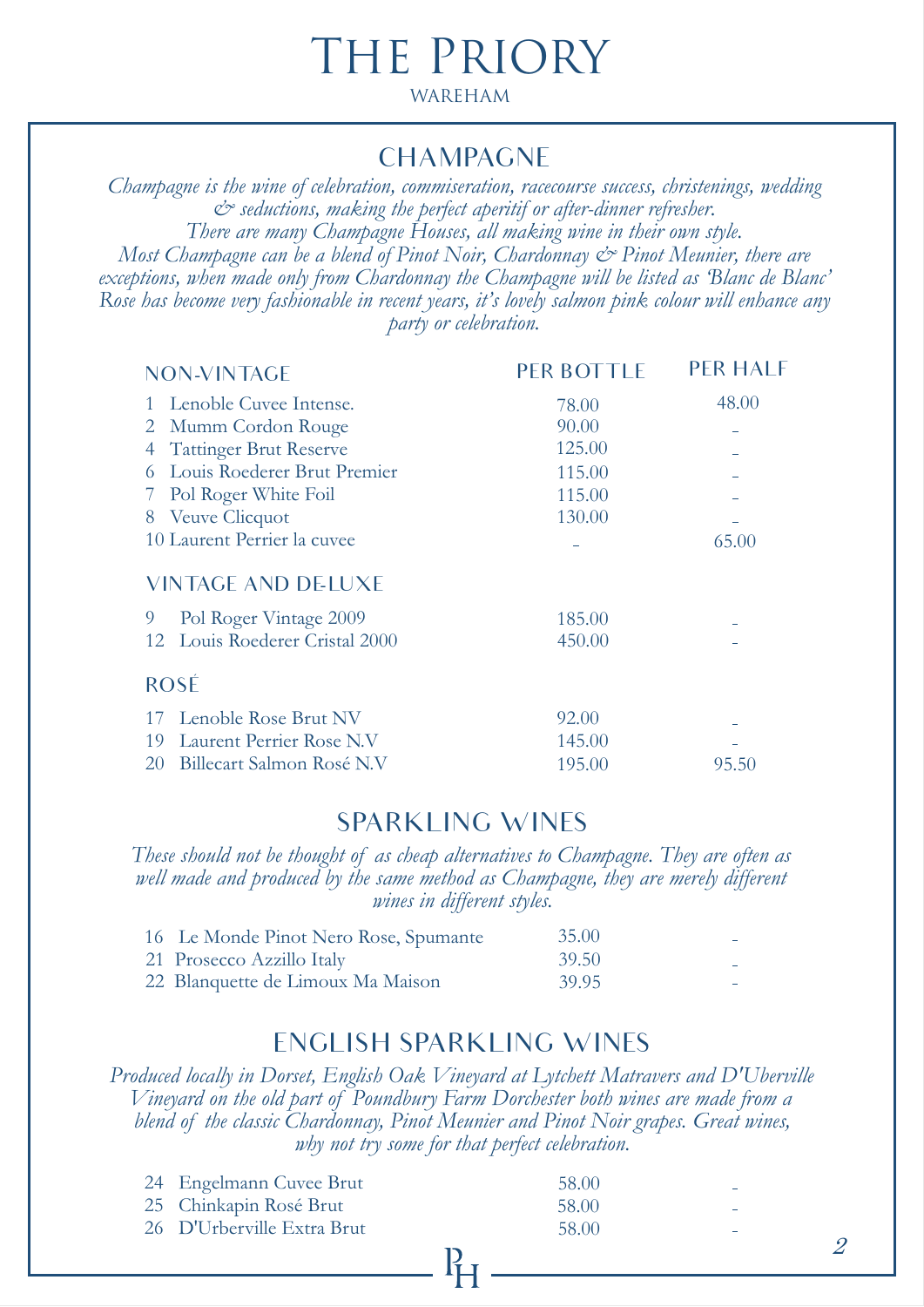# BORDEAUX

*Our claret list is an ever changing feast, offering classified wines and those little gems from lesser known areas. Bordeaux is the largest fine wine region in the world, it's great glories are it's fine red wines, together with a tiny production of wonderful sweet wines from Sauternes*  $\mathcal{C}^*$  *Barsac. Bordeaux is split between two main districts, on the left bank of the Garonne is the Medoc where the wines in general are Cabernet Sauvignon driven with a little added Merlot. On the right bank we have St. Emilion and Pomerol, here the wines are Merlot driven with varying amounts of Cabernet Franc, these are very general comments as in life there are*

*always many exceptions.*

#### PER BOTTLE PER HALF

| 29 Chateau Lescalle Bordeaux Superieur 2014      | 39.50 | 24.50 |
|--------------------------------------------------|-------|-------|
| 30 Chateau Gachon 2016/18 Montagne St. Emilion - |       | 24.50 |
| 31 Chateau Peybonhomme Les Tours 2016            |       |       |
| Premiers Cotes de Blaye                          | 52.50 |       |

### Medoc

*The wines of the Medoc are pleasantly perfumed especially when young, and develop a good deal of finesse in bottle.*

| 33 Chateau Tanesse 2014  | 36.50 |  |
|--------------------------|-------|--|
| 34 Chateau Beaumont 2014 | 68.50 |  |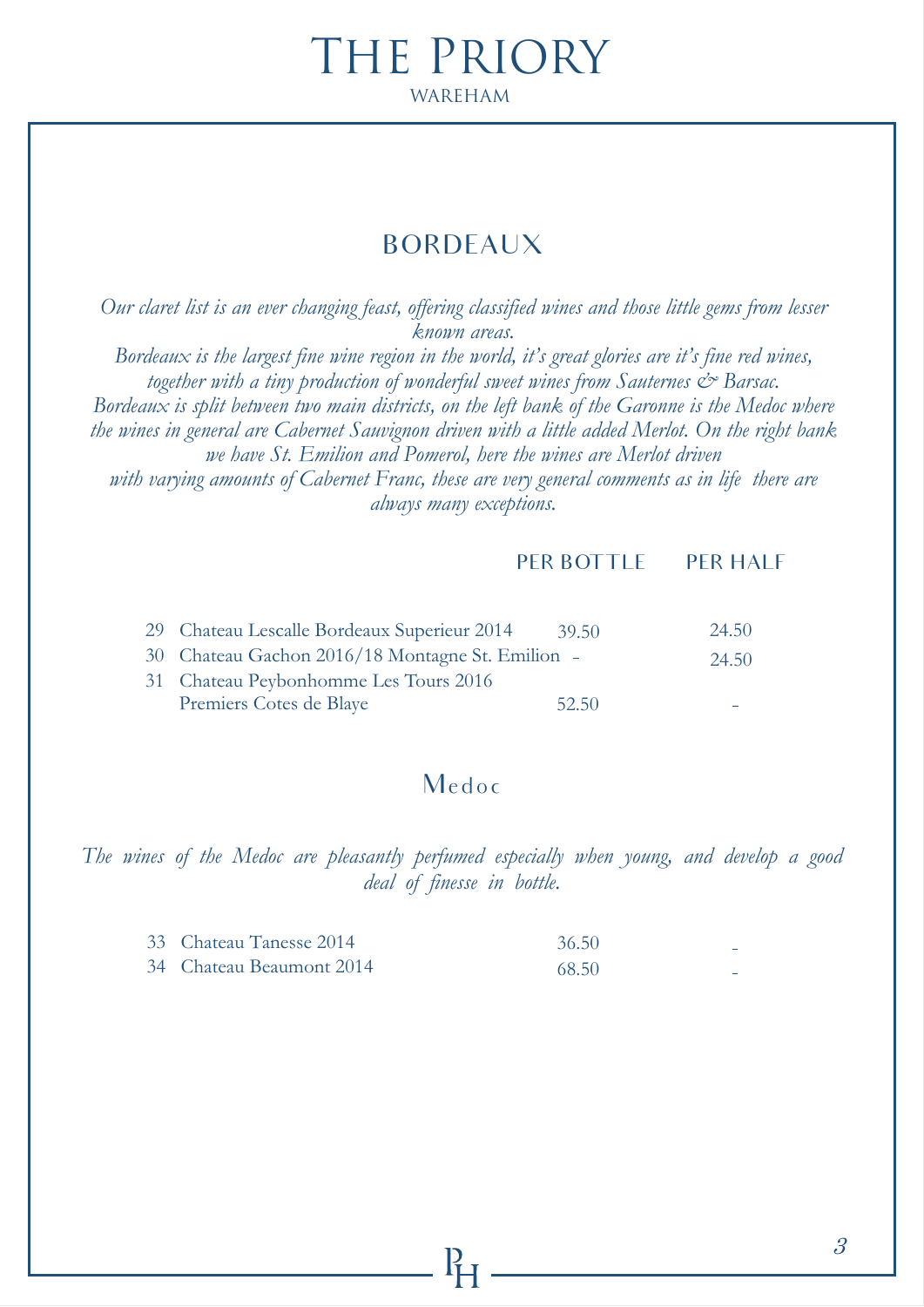### Margaux

*The outstanding characteristics of the appellation is finesse and breed, they are slower to evolve but deliver in spades just delightful.*

#### PER BOTTLE PER HALF

| 40 Chateau Moulin D'Angludet 2016                | 98.00  |       |
|--------------------------------------------------|--------|-------|
| 41 Chateau Monbrison Grtand Vin De Margaux 2015  |        | 74.00 |
| 42 Chateau Giscours 2009 3eme Cru Classe Margaux | 270.00 |       |
| 46 Chateau Brane Cantenac 2008 2eme Cru Classe   | 260.00 |       |
| 47 Chateau Malescot St. Exupery 2009 3eme        |        |       |
| Cru Classe                                       | 340.00 |       |

# St Estephe

*In many ways a transitional area between the Medoc and the Haut Medoc, breed and power are the outstanding qualities of these fine wines.*

|                                                                                                                                                                      | 54.00  |
|----------------------------------------------------------------------------------------------------------------------------------------------------------------------|--------|
|                                                                                                                                                                      |        |
|                                                                                                                                                                      |        |
| 340.00                                                                                                                                                               |        |
| 44 Chateau Lilian Ladouys St. Estephe 2016<br>48 Chateau Meyney 2014 St. Estephe, Grand<br>Cru Bourgeois Exceptionnel<br>50 Chateau Calon Segur 2008 3eme Cru Classe | 110.00 |

# St Julien

*The wines of St. Julien have great character and originality with wonderful body and vivid fruit flavours.*

| 53 Chateau Connetable Talbot St Julien 2016 2nd |        | 63.00 |
|-------------------------------------------------|--------|-------|
| 57 Chateau Ducru Beaucaillou 1971               | 420.00 |       |
| 58 Chateau Talbot 2005 4eme Cru Classe          | 360.00 |       |
| 59 Chateau Leoville Barton 2003 2eme Cru Classe | 460.00 |       |

 $\mathbf{R}$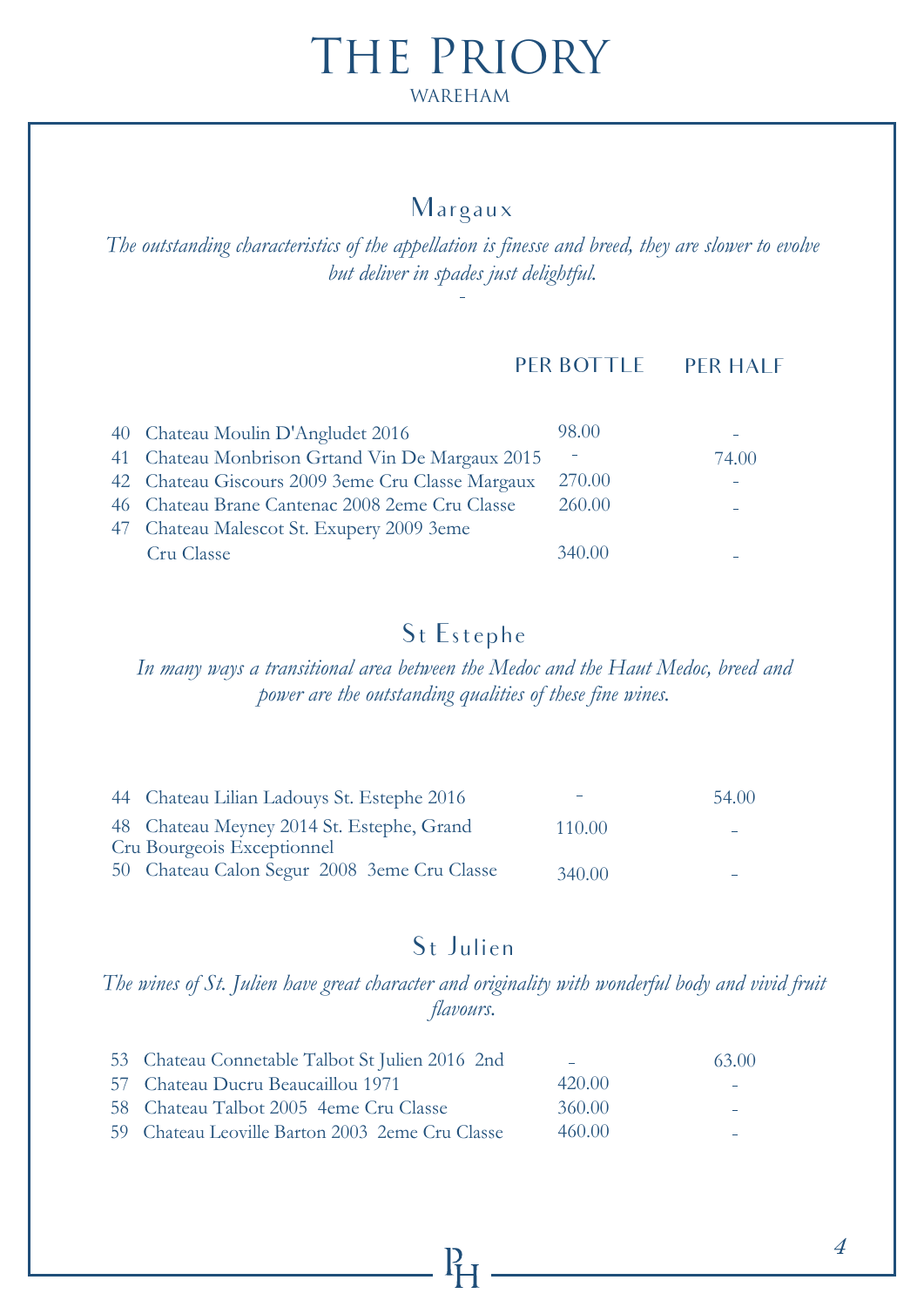# Pauillac

*These wines are the most powerful in terms of both bouquet, body, and flavours, together with finesse which develops with age, just waiting to be enjoyed.* 

#### PER BOTTLE PER HALF

| 68 Chateau Batailley 2008/10 5eme Cru Classe Pauillac 220.00 |        |  |
|--------------------------------------------------------------|--------|--|
| 69 Chateau Pontet Canet 2008 5eme Cru Classe                 | 300.00 |  |
| 70 Chateau Duhart Milon Rothschild 2005 4eme                 |        |  |
| Cru Classe                                                   | 320.00 |  |

### St Emilion

*The town of St Emilion is surrounded by vineyards sloping away gently towards The South. The wines are very easy to drink and very smooth.*

| 73 Chateau La Rose St Georges 2014 | 57.00  |  |
|------------------------------------|--------|--|
| 77 Chateau Petit Cheval Blanc 2009 | 695.00 |  |
| 78 Chateau Beau-Sejour Becot 2012  |        |  |
| 1er Cru Classe, St Emilion         | 220.00 |  |

### Pomerol

*Properties in Pomerol in general produce very small quantities of wine. Most Chateaux have over 75% planted with Merlot; some, like Petrus, plant over 90%. This makes for round, voluptuous wines with appeal to the English palate*

| 84 Pomerol Chateau des Moines 2016 | 53.00  | $\overline{\phantom{a}}$ |
|------------------------------------|--------|--------------------------|
| 86 Pomerol Chateau Valois 2016     | 108.00 | _                        |

### Graves Pessac Leognan

*The region of Graves takes its name from the gravel soil which is prevalent there. This soil imparts a dry, earthy character to the wines. This sounds less than a recommendation, but the wines mellow rapidly with age and become soft and delicious with just a hint of their youthful earthiness.*

| 98 Chateau Haut Brion 1966 | 695.00  | - |
|----------------------------|---------|---|
| 99 Chateau Haut Brion 1989 | 1950.00 |   |

5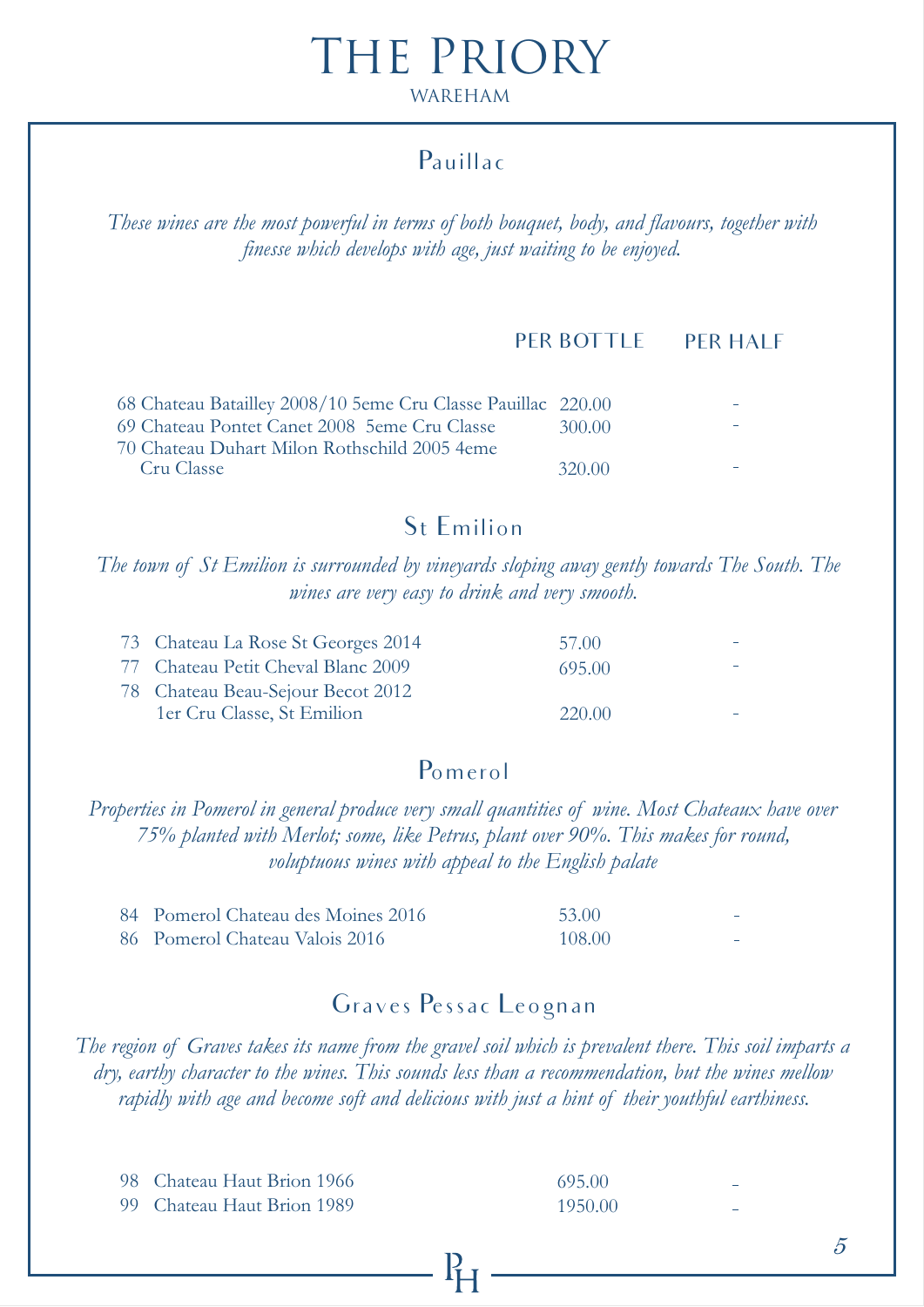# WHITE BORDEAUX

*White Bordeaux is undergoing renaissance, mainly because wine makers are now using cold temperature fermentation and new oak for ageing. The wines are made of a blend, different at each property of Sauvignon and Semillon. They range from the ultra dry to the luscious, yet dry Ygrec, the dry white wine of Ch Yquem.* 

PER BOTTLE PER HALF

103 Chateau Peybonhomme les Tours 2018/2020 53.00

# SWEET WHITE BORDEAUX

*Sauternes is one of the greatest vinous pleasures. A glass with pudding or after dinner is irresistible. A half-bottle will easily serve four.*

112 Chateau les Mingets 2013/14 Sauternes 119 Chateau d'Yquem 1970 (1er grand cru) 120 Chateau d'Yquem 1967 (1er grand cru) 63.00 35.00 (2014/18/19) 950.00 2600.00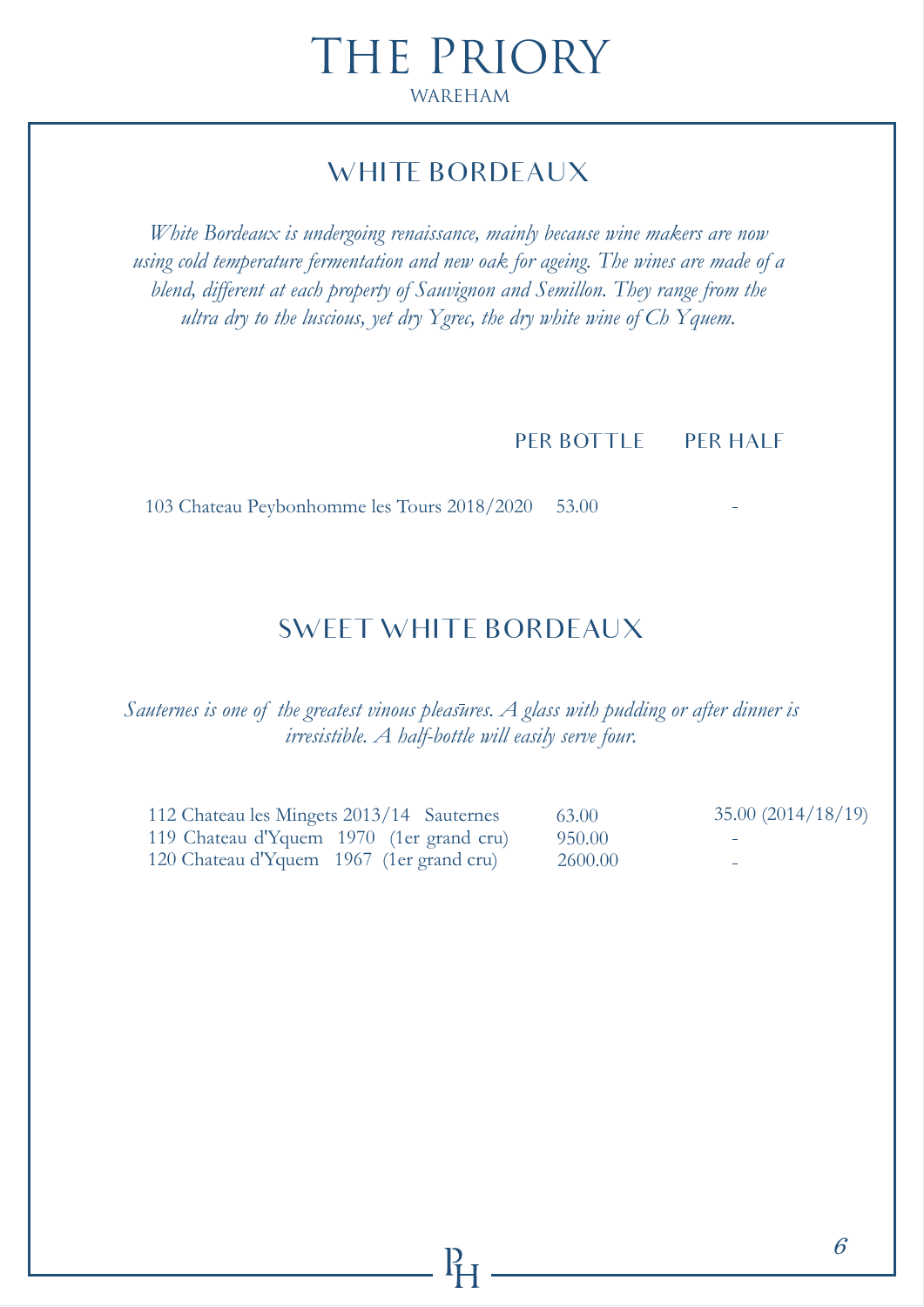# BEAUJOLAIS

*The light, delicious, fruity wines from the beautiful Beaujolais hills are perfect summer drinking wines. They have an abundance of marvellous raspberry-like Gamay fruit and are as good chilled, as the French drink them, as they are at room temperature.*

#### PER BOTTLE PER HALF

| 127 Julienas J Pascal Aufranc 2016                            | 46.50 |       |
|---------------------------------------------------------------|-------|-------|
| 129 Brouilly Robert Perroud 'Enfer des Balloquets' 2019 43.00 |       |       |
| 129 Brouilly 'Vieilles Vignes' $\sim$ Dubost 2018             |       | 25.00 |
| 130 Fleurie 'Poncie' 2018 (Patrick Tranchand)                 | 44.50 |       |
| 130a Fleurie 'Poncie' 2018 (Patrick Tranchand)                |       | 26.50 |

# MACON and the COTE CHALONNAISE

*Lying between Beaujolais and Burgundy proper are the two regions of the Maconnais and Chalonnaise.* 

*Both produce red wines from the Pinot Noir grape, and White, from the Chardonnay, as in the main area of Burgundy. No-one would pretend that they have the quality of the great wines from further north, but in view of the prices being charged there, it is necessary to look elsewhere for supplies of Burgundian wine. The Rully is particularly recommended; it has depth and richness well beyond its appellation.*

| 136 Rully Rouge Tete De Cuvee 2015/17          | 75.00 |  |
|------------------------------------------------|-------|--|
| 140 Givry Rouge 1er Cru 2018 les Bois Gauthier | 76.50 |  |
| 143 Mercurey Rouge 2018, Domaine Faiveley      | 72.00 |  |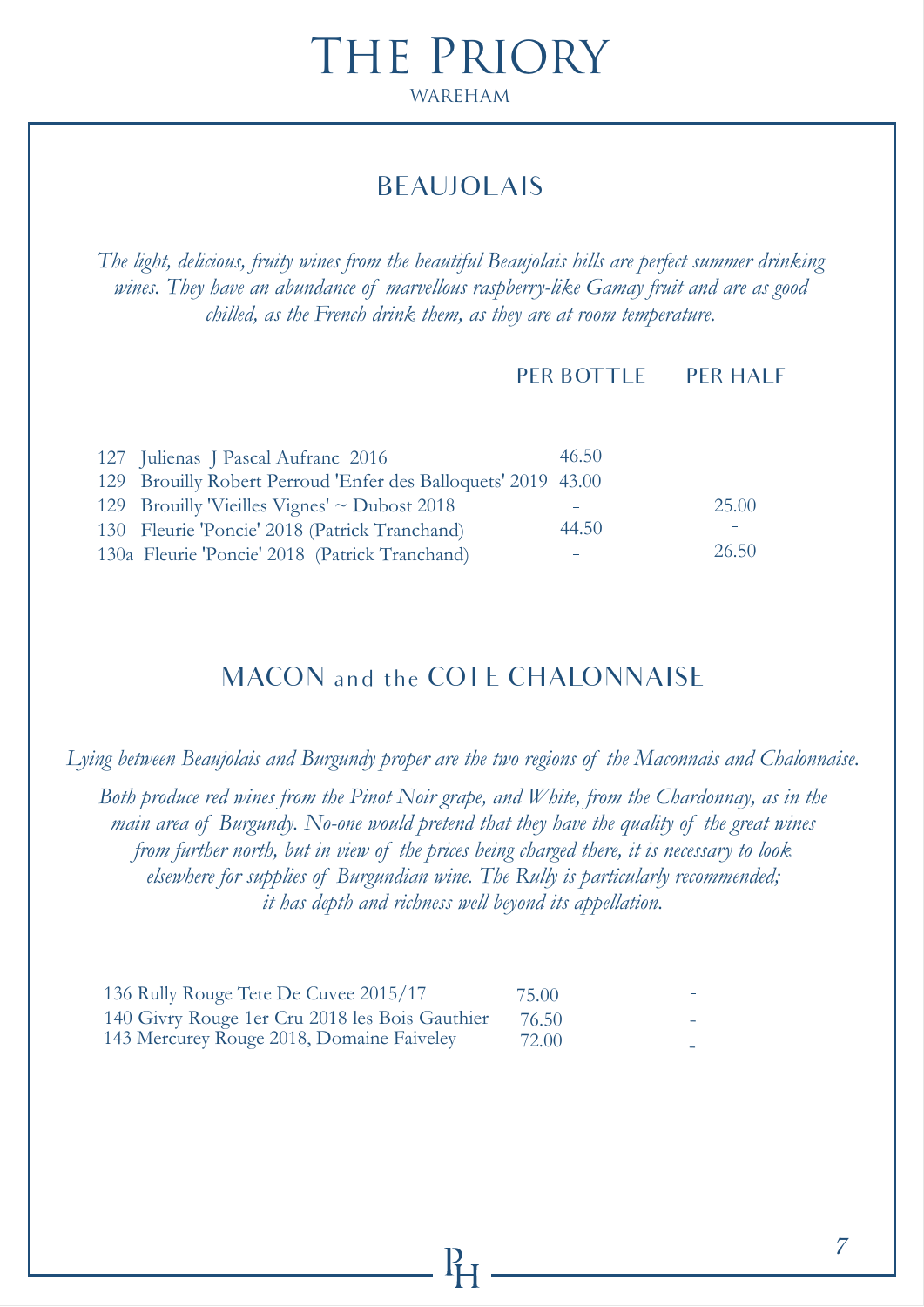### RED BURGUNDY

Cote de Beaune

*The Southern end of the Cote d`Or is renowned for its great white-wines-the greatest dry white wines of the world. The reds range from the delicate, fruity Savigny, through the powerful Auxey Duresses to the classy Corton, Pommard and Volnay. With Burgundy, it is the grower and the vintage which are all important, not the village name. Jadot is a top rank grower, and Ampeau is among the top negociants. We have tried to include wines from top, mature vintages as well as younger, light, fruity wines.*

PER BOTTLE PER HALF

| 141 Savigny les Beaune Gollards 2018                 | 62.50  |       |
|------------------------------------------------------|--------|-------|
| 141 Savigny les Beaune Gollards 2018/19              |        | 34.00 |
| 142 Chassagne Montrachet, 1er Cru Morgeot 2011       | 98.00  |       |
| 146 Volnay Lucien Boillot 2016                       | 144.00 |       |
| 159 Santenay Maladiere 2015, 1er Cru, Dom            |        | 42.00 |
| Prieur Brunet                                        |        |       |
| 160 Beaune 1er Cru 'Clos du Roy' 2017 Domaine 112.00 |        |       |
| Isabelle Doudet                                      |        |       |
|                                                      |        |       |

### COTE DE NUITS

*This is the home of top red Burgundy; stronger, richer and more robust than the wines of the Cote de Beaune. Names like Chambertin, Clos Vougeot and Nuits St Georges are now expensive but there are other enjoyable, affordable wines.*

| 161 Nuit St Georges 2016                 | 148.00  |              |
|------------------------------------------|---------|--------------|
| 161a Nuit St Georges 2014/2015           |         | 68.00        |
| 162 Cote de Nuits Villages Bachelet 2011 | 98.00   |              |
| 162a Bourgogne Hautes-Cote de Nuits 2012 | 68.00   |              |
| 163 Gevrey Chambertin Dom. Boillot 2016  | 160.00  | 88.00 (2018) |
| 164 La Tache Romanee Conti 1994          | 4250.00 |              |

8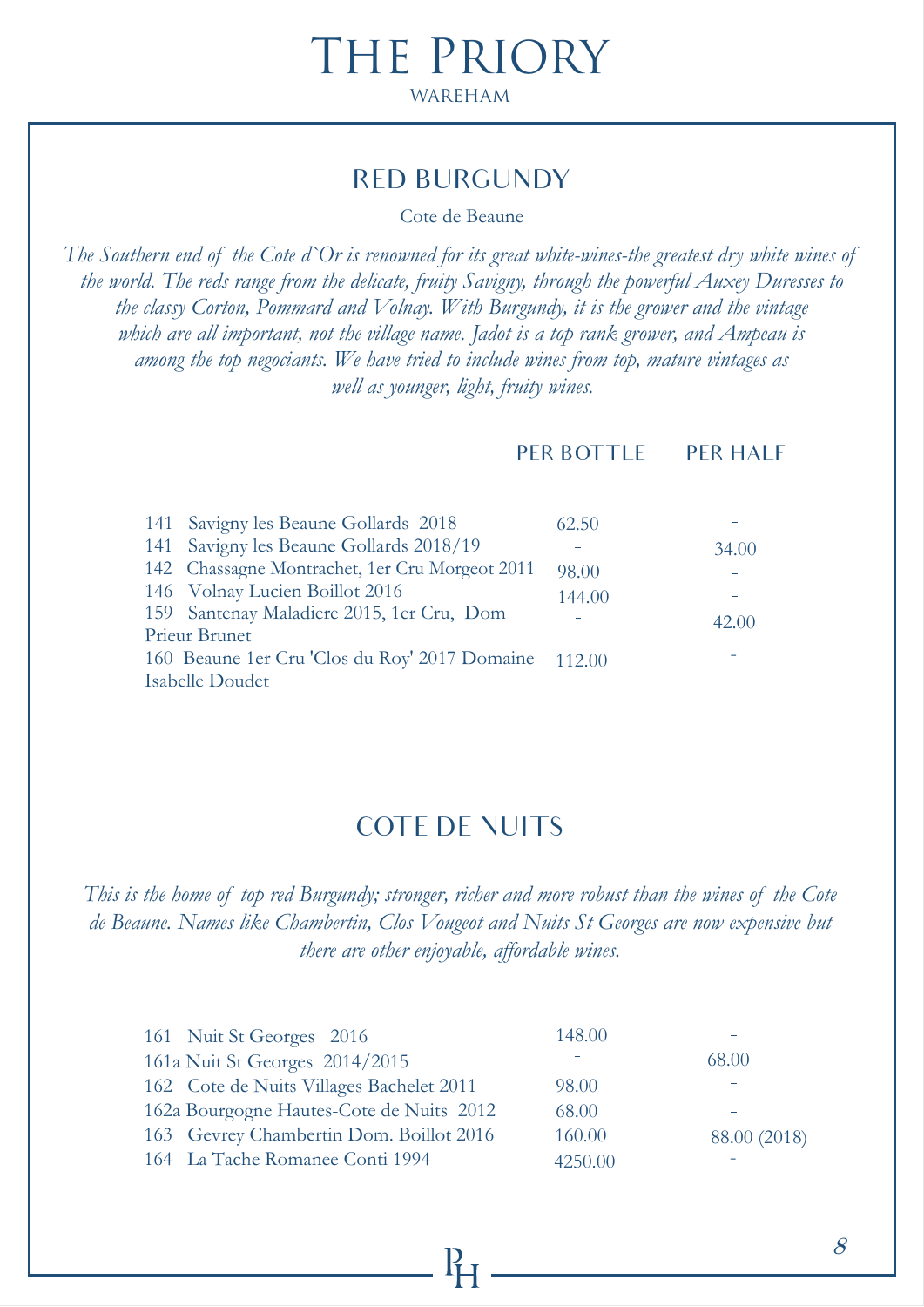# WHITE BURGUNDY

Macon and the Cote de Chalonnaise

*The soaring price of Chardonnay wines in the Cote d`Or has led to the discovery of well made, smaller wines in the Macconais and the Chalonnaise. Some of the names may be unfamiliar but the wines are well-made and offer good value for money*

#### PER BOTTLE PER HALF

| 176 Macon Fuisse 2020 Domaine Auvigne                     | 44.00 |       |
|-----------------------------------------------------------|-------|-------|
| 177 Rully Blanc 1er Cru 'Les Cloux' 2019                  | 85.00 |       |
| 178 Pouilly Fuisse 'les Crays' 2018 Domaine Auvigue 78.00 |       |       |
| 178a Pouilly Fuisse Domaine Luquet 2018                   |       | 40.00 |

# COTE D ' OR

*Most great white Burgundy comes from the Cote de Beaune from the villages of Meursault, Chassagne Montrachet and Puligny Montrachet. Behind the great villages lie less well-known hamlets like St Aubin. The wine from these villages is less intense and concentrated but it is less expensive.*

| 187 Puligny Montrachet 2017 'Jean Pascal'   | 128.00 |  |
|---------------------------------------------|--------|--|
| 188 Mersault 'Charrons' Bouzeneau 2017      | 164.00 |  |
| 189 Chassagne Montrachet La Romanee 2013/17 | 162.00 |  |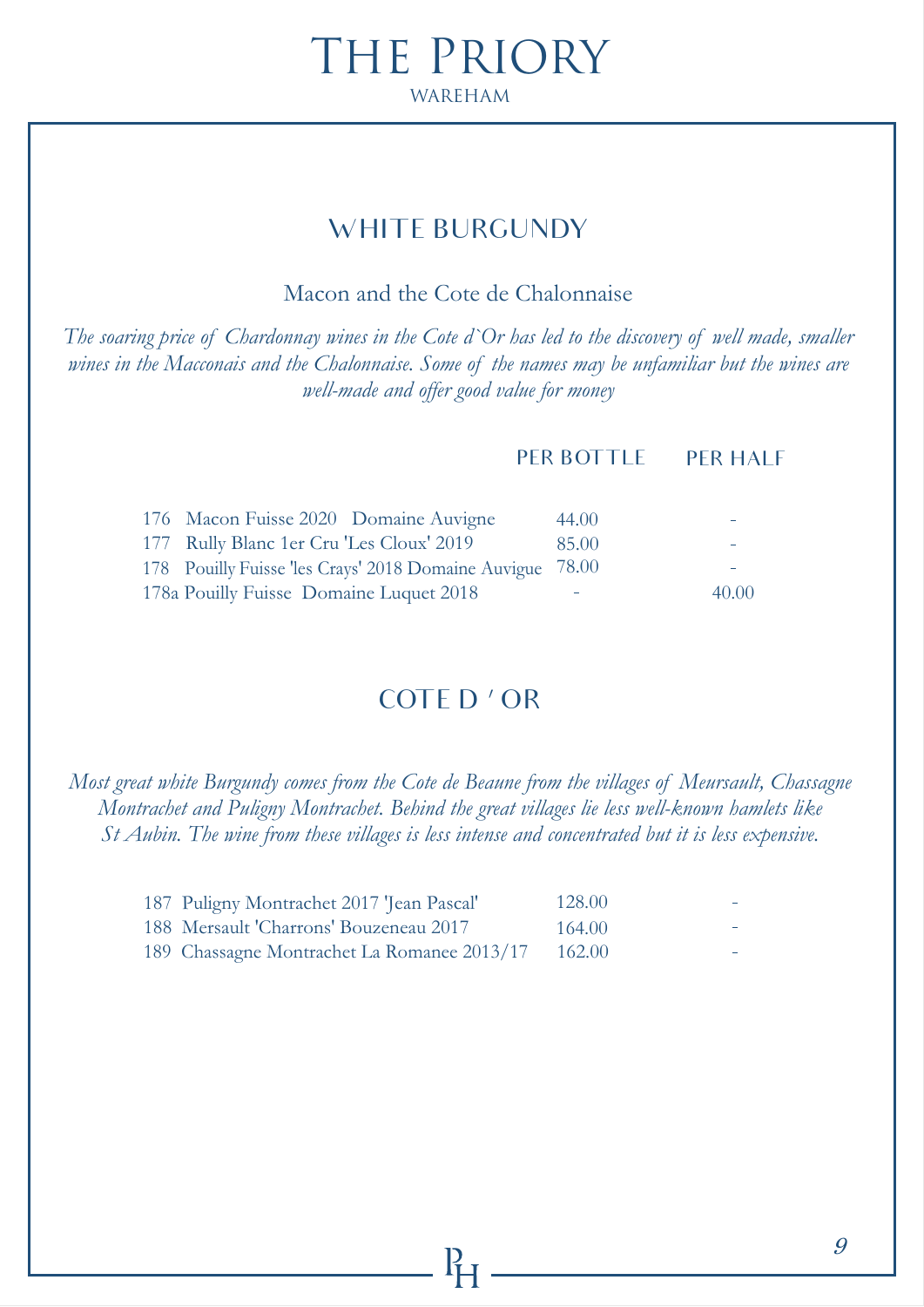# CHABLIS

*Chablis is not White Burgundy, although it is made from the same grape variety, the Chardonnay. The area of production lies almost midway between Paris and Burgundy proper. The soil is entirely different and the wines should have more steel and freshness than wines from the Cote d`Or. Nevertheless some producers are attempting to make their wines taste like Puligny Montrachet by using lots of new oak. This is not always a success, as the oak can mask the flavour of the Chardonnay grape. There are many different opinions in Chablis as to how much oak should be used, if at all.*

PER BOTTLE PER HALF

| Chablis 2018 Domaine Jean Dauvissat | 58.00 |       |
|-------------------------------------|-------|-------|
| Chablis 2016 Alain Gautheron        |       | 34.00 |
| Chablis 1 er Cru Fourchaume 2018/19 |       | 55.00 |
| Domaine Nathalie & Gilles Fevre     |       |       |
| Chablis 1 er Cru Fourchaume 2017    | 88.00 |       |
| Domaine Nathalie & Gilles Fevre     |       |       |

### RHONE

*The red wines from the Rhone valley are at last receiving the attention which they have so long deserved. The region can be considered as two separate areas, the North, which produces long-lived red wines from the Syrah grape, such as Hermitage,and Cote Rotie, , and to the South, which consists of a confusing and disparate set of appellations. The most widely planted grape is the Grenache but many producers are now using a lot of Syrah. However, this is an oversimplification; there are thirteen permitted grape varieties in Chateauneuf du Pape! All the wines benefit from ageing but for economic reasons many are either drunk too young or are vinified so as to drink earlier.*

#### RED

| 196 Côte du Rhône – Seguret 2018/19            | 37.00 |       |
|------------------------------------------------|-------|-------|
| 196 Côte du Rhône de l'Amandine 2016           |       | 18.00 |
| 198 Vacqueyras Amouriers 2017/18               | 51.00 |       |
| 199 Crozes Hermitage Remizieres 2019           | 55.00 |       |
| 200a Gigondas' Cuvee Tradition' Gour de Chaule | 70.00 |       |
| 2017/18                                        |       |       |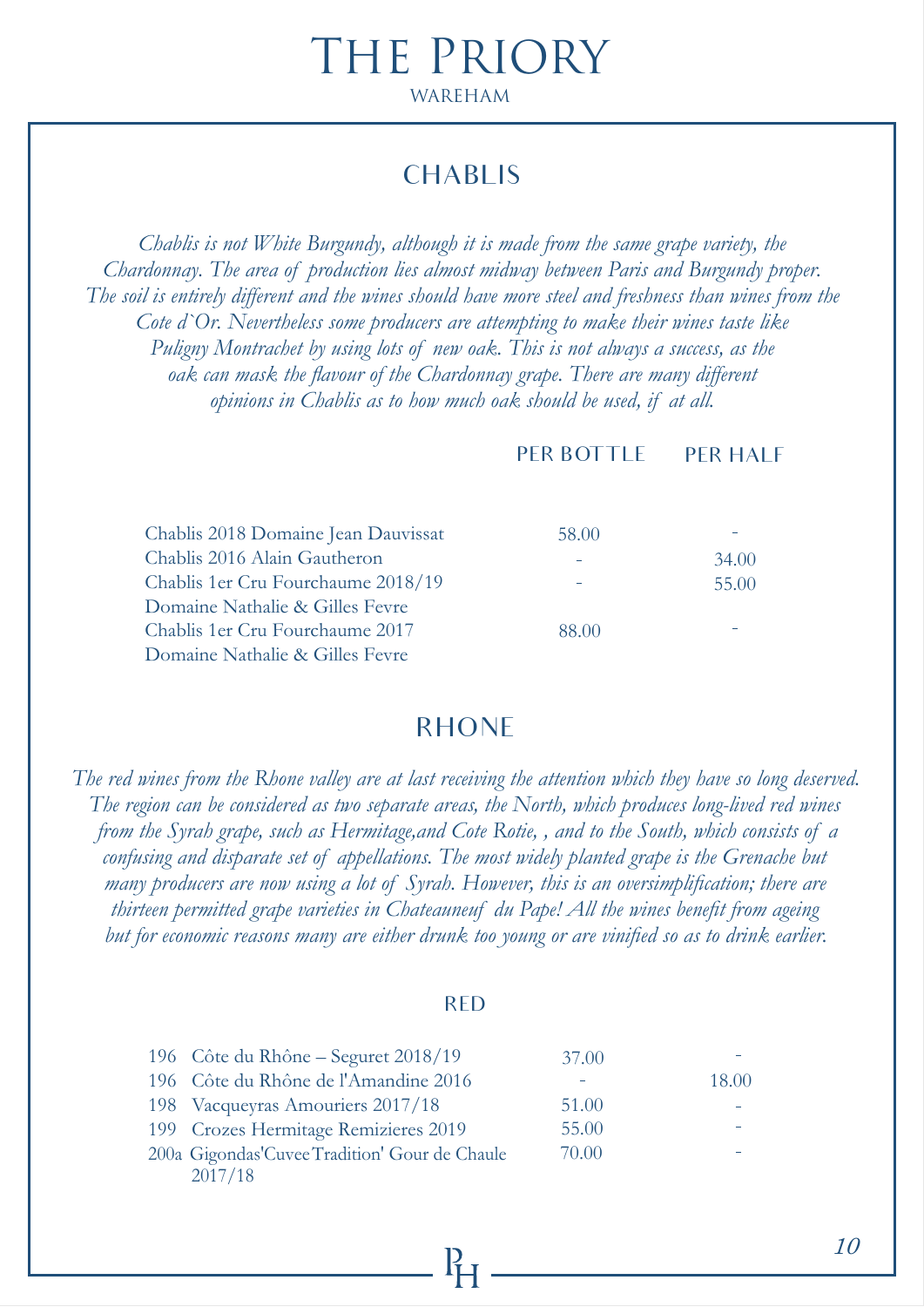# THE PRIORY

#### WAREHAM

### SOUTHERN FRANCE

*From the southern half of France we offer a small selection of wines which we hope you will find of interest. From the Languedoc there is Picpoul de Pinet a refreshing dry white wine ideal with seafood. At the southern end of the Rhone valley we have Muscat de Beaumes Venise, full of exotic fruit flavours, perfect with pud.* We have two wonderful Rose's Bastion de Cite from Chateau Pennautier with its lovely ripe fruit  $\mathcal{Q}^*$ *fresh finish & the world famous Whispering Angel. Our red wine offering includes Cahors possibly the home of Malbec a big full bodied wine, & Minervois 'La Livinier' Ruby red in colour with deep rich flavours, very good with Lamb.* 

#### PER BOTTLE PER HALF

| 208 Minervois La Livinier' Domaine de la<br>Borie Blanche 2017/18 | 41.00 |  |
|-------------------------------------------------------------------|-------|--|
| 209 Picpoul de Pinet 'Sel et de Sable' 2020                       | 42.00 |  |
| 210 Cahors 'Cuvee Prestige, Chateau Crozes de Py<br>2018          |       |  |

#### SWEET WHITE

215 Muscat de Beaumes de Venise 29.00

### **PROVENCE**

#### ROSÉ

| 212 Bastion De La Site 2020                  | 31.00   |  |
|----------------------------------------------|---------|--|
| 213 Whispering Angel Rosé Sacha Lichine 2020 | - 56.00 |  |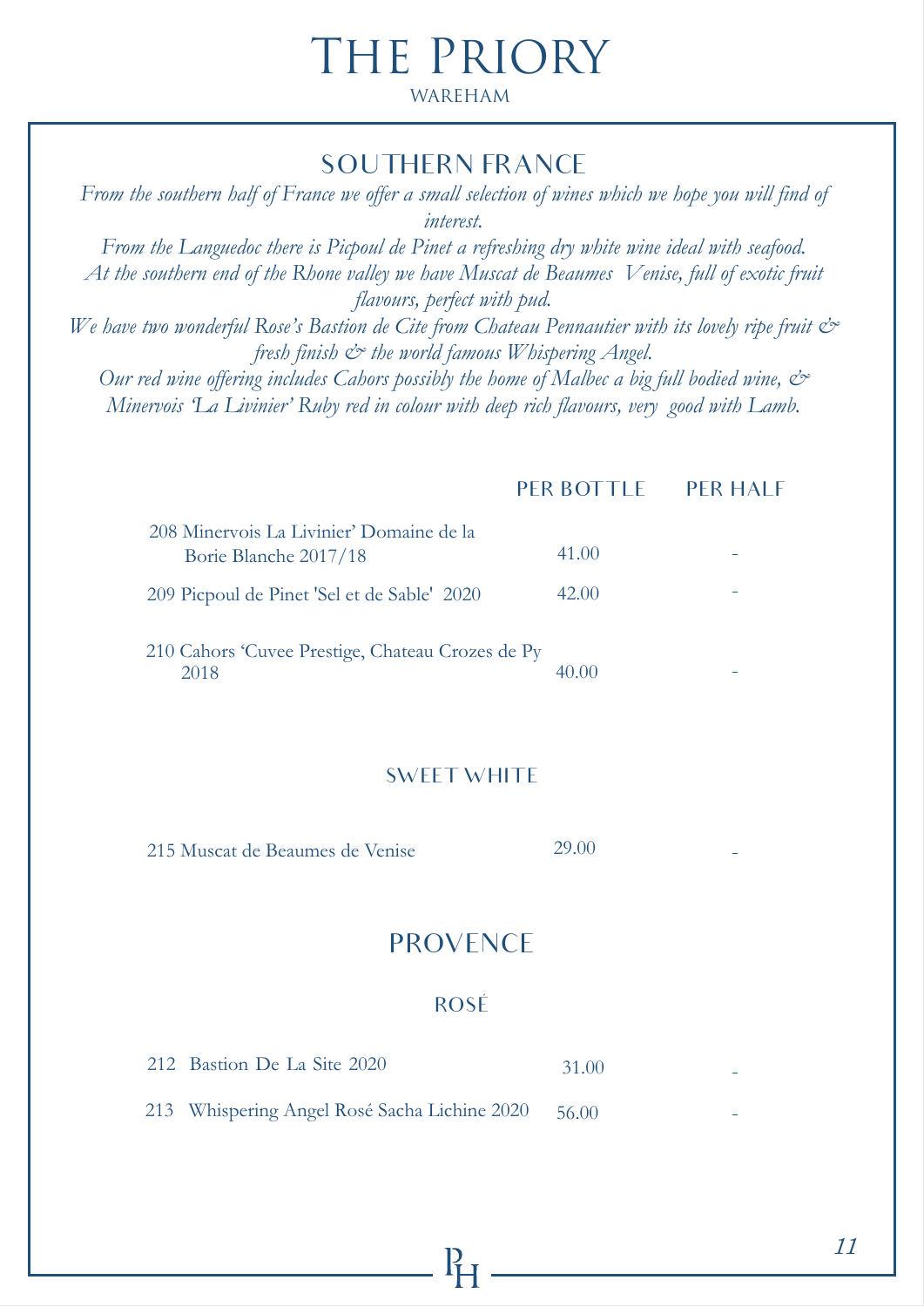### **LOIRE**

#### **WHITE**

*The Loire is a long river with vineyards dotted down its entire length. Three different grape varieties are used. The Muscadet or Melon de Bourgogne makes its eponymous wine round Nantes at the South of the river. This is often thought of as the wine to have with shellfish. Some might prefer White Burgundy. Next along the river come Vouvray and Savennieres. Here the Chenin Blanc grape is used. The river then bends and runs South-North instead of West-East, producing some of the most popular wines of France. Made from the Sauvignon Blanc grape, they are crisp, dry and steely and have caught the imagination of the wine buying public.*

|                                                            | PER BOTTLE | <b>PER HALF</b> |
|------------------------------------------------------------|------------|-----------------|
|                                                            |            |                 |
| 216 Muscadet Svre et Maine 2020<br>(Domaine Des Herbauges) | 32.00      |                 |
| 219 Pouilly Fume 'les Berthiers 2018 bot/2019              |            |                 |
| Landrat et Guyollot                                        | 53.00      | 28.00           |
| 220 Sancerre Thierry Merlin 2019                           |            | 26.00           |
| 220 Sancerre Thierry Merlin 2019/20                        |            |                 |

#### RED

*On the upper Loire, at Chinon and Bourgeuil, light red wines are made from the Cabernet Franc grape. Despite the use of this grape, the wines are more reminiscent of Beaujolais than St Emilion.*

 224 Touraine Tradition 2016 Famille Bougrier 32.00

#### ROSÉ

| 227 Rose d'Anjou Special Cuvee 2019 | <b>31.00</b> | $\overline{\phantom{a}}$ |
|-------------------------------------|--------------|--------------------------|
| 228 Sancerre Rose Andre Neveu 2020  | 52.00        | $\sim$                   |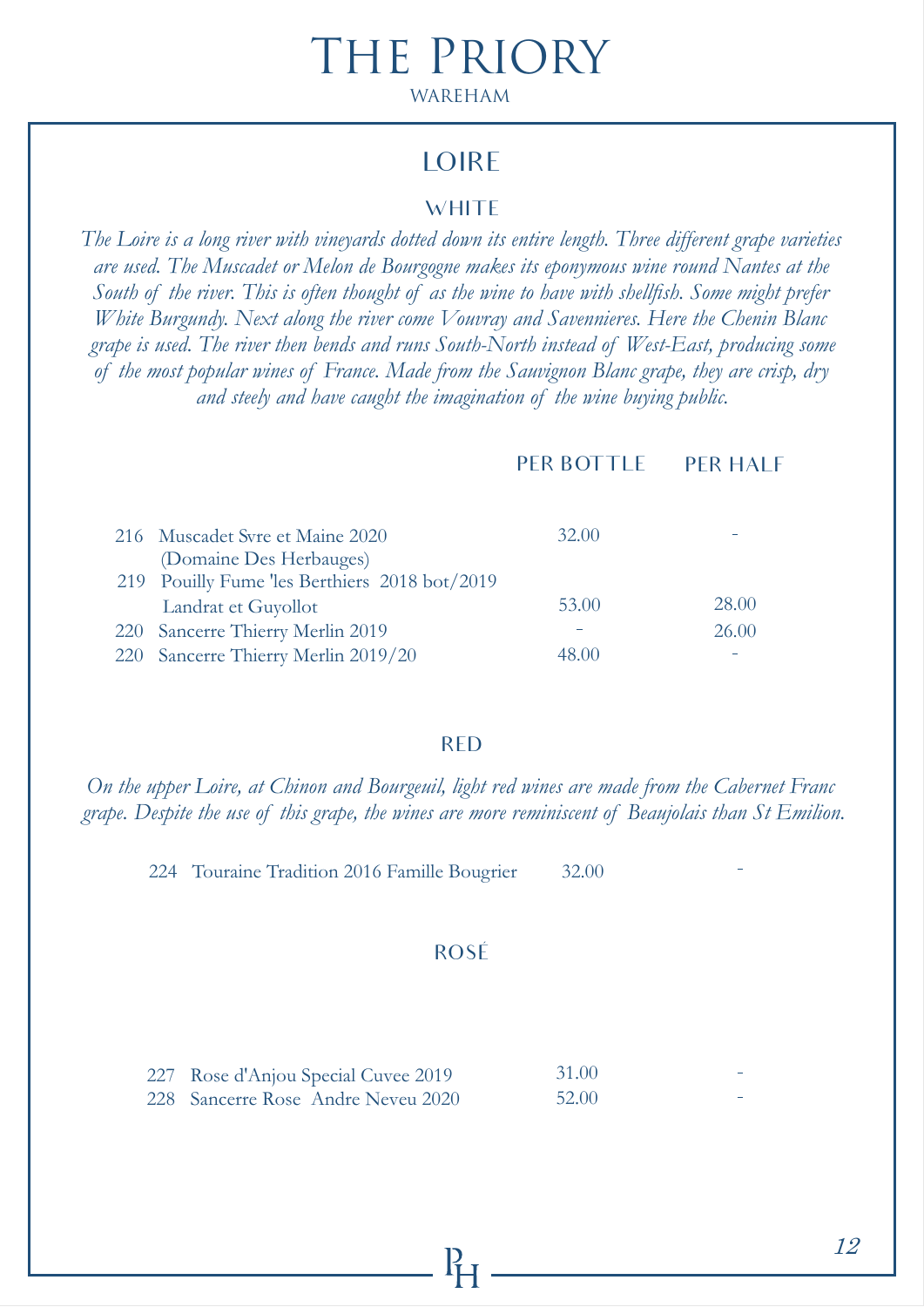#### ALSACE

*Alsace is one of the prettiest, the most gastronomically rewarding and the least- known wineproducing areas in France. Lying on the lower slopes of the Vosges mountains, the vineyards attract a lot of sun and very little rain. Alsace has changed hands from France to Germany three times in the last 125 years. This has made for a winemaking and indeed food culture somewhat different from the rest of France. In Alsace the wines are named after the grape varieties and not the villages from which the wines come. The simplest of these is the Sylvaner, a perfect picnic wine. Next comes the Muscat, with its light, elegant floweriness. This makes a very good aperitif. Then the noble grapes: Gewurztraminer, spicy and perfumed; Tokay, more delicate, yet with great depth; and Riesling, which the Alsatians consider the king of grapes. The situation is further complicated by the fact that the Alsace vignerons, like their cousins and rivals in Germany, make richer wines which are designated with different names by each house, so that the relative lusciousness of, say Paul Blanck is about equal to Trimbach's Riesling. Finally come the late harvest wines, Vendange Tardive and the rare Selection de Grains Nobles. These are made from grapes attacked by Pourriture Noble, as in Sauternes. In Alsace, however, they are never `sweet` as they are in Bordeaux, but intense and rich. It is a pity that these wines are so difficult to sell as they are really delicious-why not try some?*

#### **WHITE**

#### PER BOTTLE PER HALF

|         | 231 Pinot Blanc 2018/19 Adam                   | 36.00 |       |
|---------|------------------------------------------------|-------|-------|
|         | 232 Pinot Gris Reserve Jean Baptiste Adam      |       |       |
| 2019/20 |                                                | 45.00 |       |
|         | 233 Riesling 'Expression' Vincent Sipp 2016/17 |       |       |
|         | Domaine Agapa, Riquewhr                        | 52.00 |       |
|         | 234 Gewürztraminer Jean Baptiste Adam 2019     | 45.00 |       |
|         | 234 Gewürztraminer Jean Baptiste Adam 2018/19  |       | 25.00 |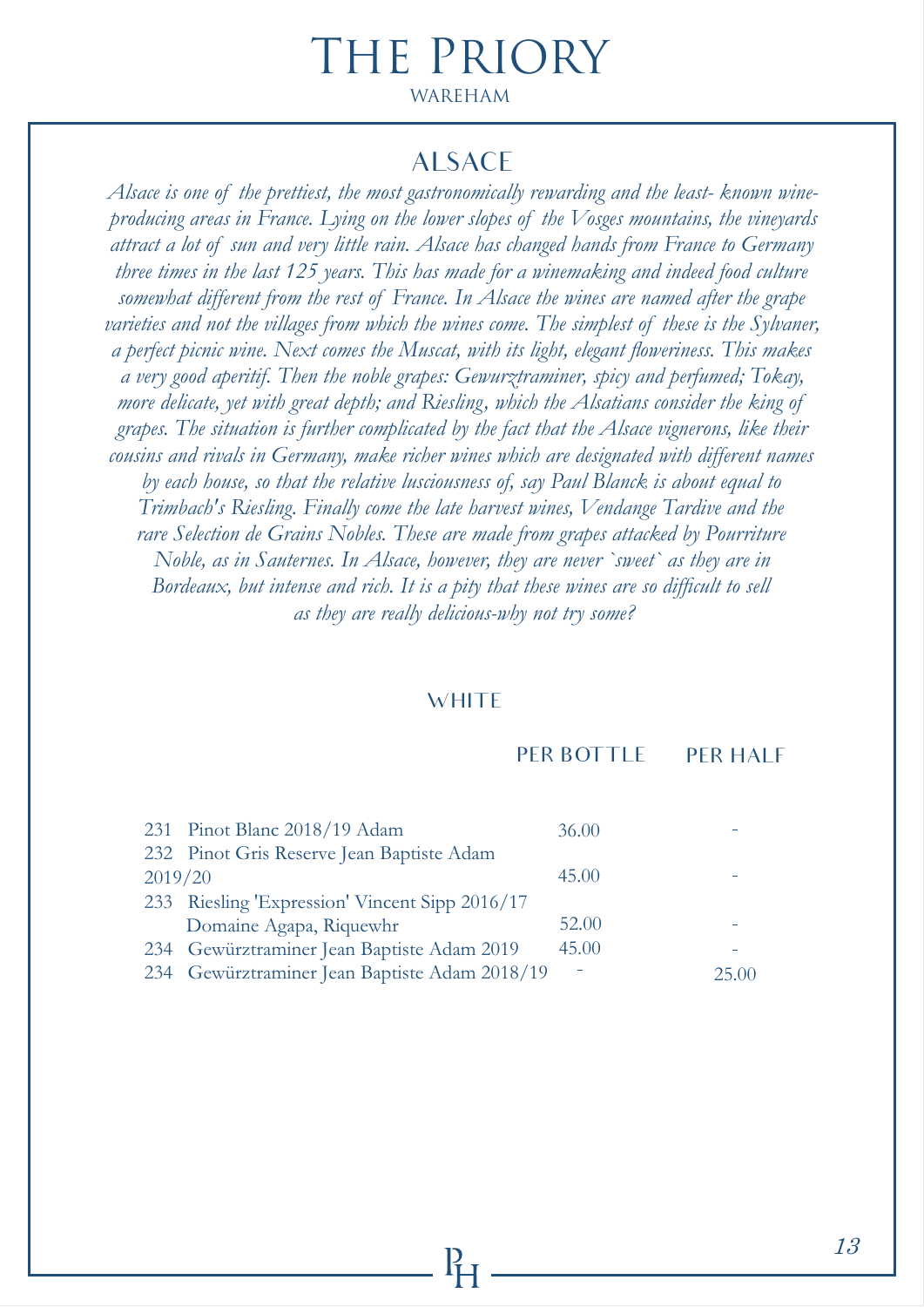# GERMANY HOCK and MOSEL

*The English gave the name Hock to German Rhine wines in the 19th century, when Queen Victoria popularised the wines of Hocheim. The wines range from light and dry to rich and sweet; they are refined and long flavoured. The King of the grape varieties is the Riesling, which only ripens in the finest sites in good years.*

*The Mosel valley is one of the most northerly vineyard areas in Europe. The river Mosel snakes its way from Luxembourg to meet the Rhine at Koblenz. The banks are steep cliffs, like slopes of pure slate. This soil gives their wines unique flavour. They are flinty, dry to medium dry, low in alcohol and above all exceptionally grapey with a refreshing aftertaste.*

#### PER BOTTLE PER HALF

255 Wachenheimer Altenburg Reisling Trocken 2013 90.00

### PORTUGAL and SPAIN

*Portuguese wine is often too strong and alcoholic to use other than for making Brandy to fortify port. The Chryseia however, is worth trying.*

#### **WHITE**

| 262 Casa Do Lago Vina Blanca Portugal 2020 | 32.00        |
|--------------------------------------------|--------------|
| 263a Albarino De Albarei Rias Baixas 2020  | <b>36.00</b> |

#### RED

| 261 Vega Tinto Douro Valley Portugal 2019             | 33.00 |  |
|-------------------------------------------------------|-------|--|
| 264 Hacienda el Ternero Crianza Torn 2015 Rioja 38.00 |       |  |
| 265 Marques de Riscal Reserva 2016 Rioja              | 46.00 |  |
| 269 Hacienda el Ternero Reserva 2011/13 Rioja         | 68.00 |  |
|                                                       |       |  |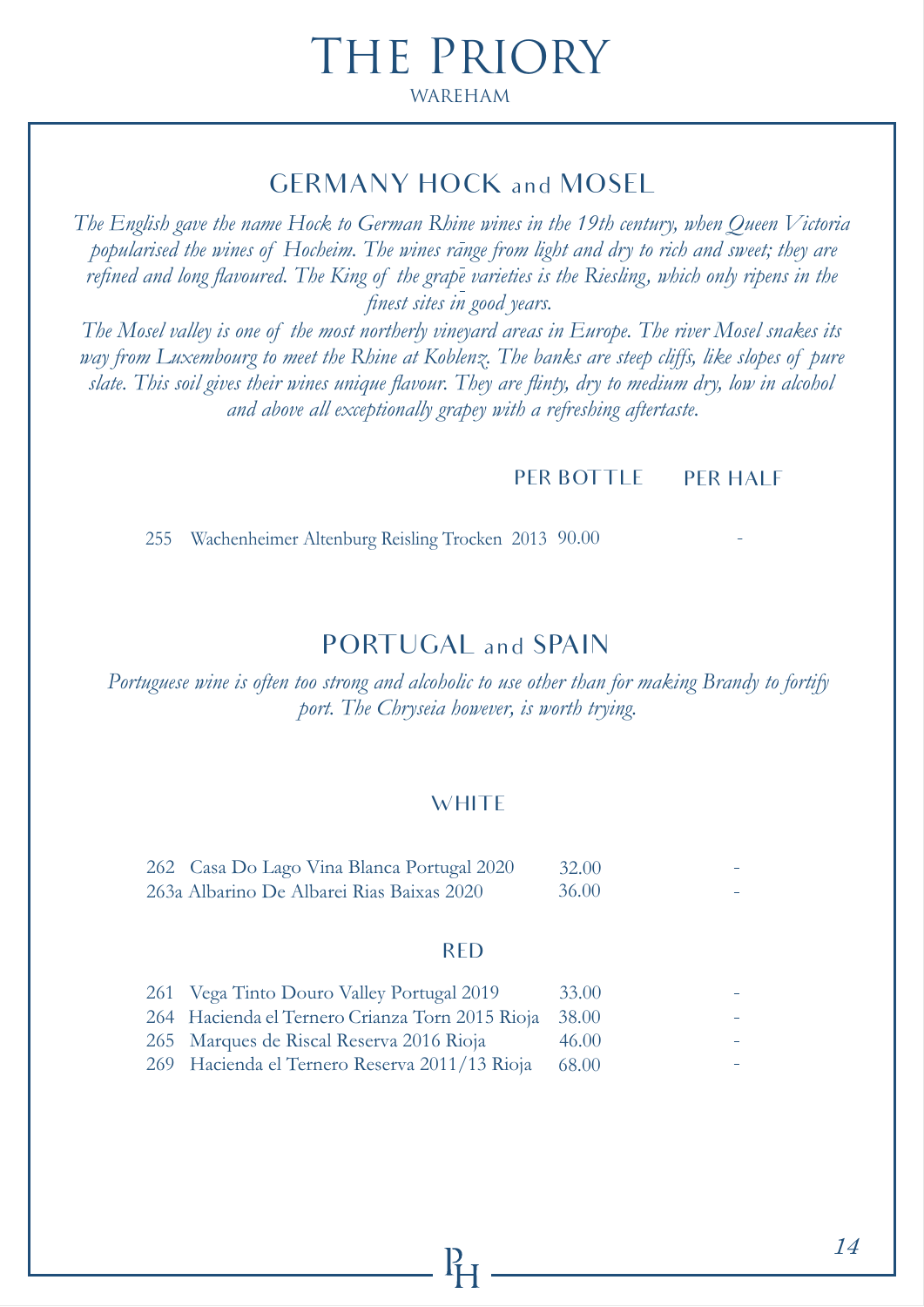# **ITALY**

*A renaissance is taking place in Italian winemaking. Serious wines, both Red and White are being made. Because they contain foreign grape varieties, many have to be designated `Vino da Tavola`. Some of the most impressive wines are coming from Tuscany and Umbria, where Chardonnay is now planted quite widely and new methods of vinification are being employed. We have expanded this part of the list and give short notes on some wines.*

PER BOTTLE PER HALF

#### **WHITE**

| 271 Boira Organic Pinot Grigio 2020    | 32.00 |        |
|----------------------------------------|-------|--------|
| 273 Soave Classico Balestri Valda 2020 | 35.00 | $\sim$ |

#### RED

| 278 Valpolicello Faustino Classico 2018                 | 38.00 | $\sim$ |
|---------------------------------------------------------|-------|--------|
| 279 Chianti Da 'Coli Senesi' Poggio Cavalli 18/19 33.00 |       | $\sim$ |

### LEBANESE

RED

281 Chateau Musar 2012/15 98.00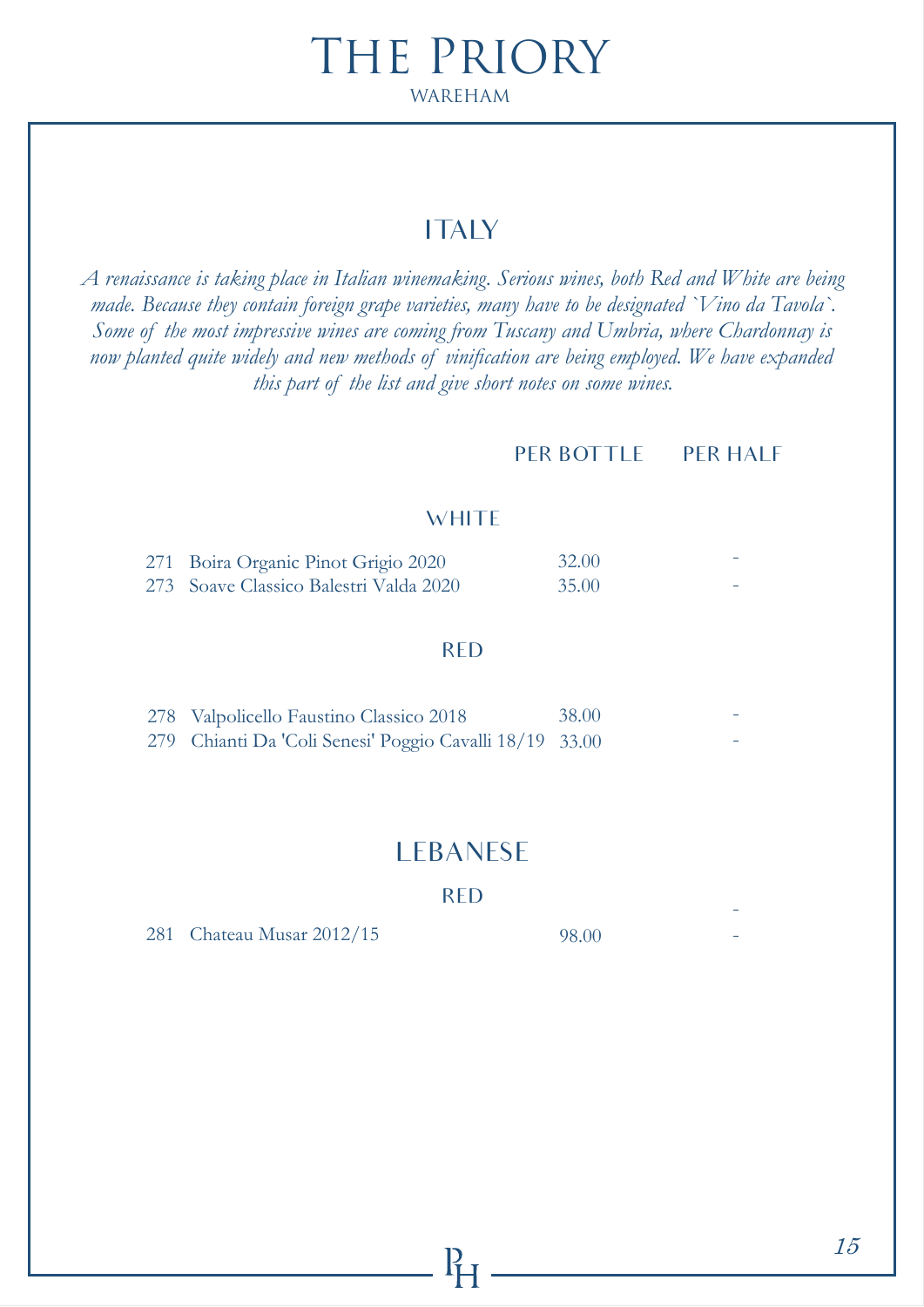# CALIFORNIA

PER BOTTLE PER HALF

#### **WHITE**

287 Ca' Moni Napa Valley Chardonnay 2019 RED 46.00

296 Long Barn Napa Valley Zinfandel 2017/19 39.00

# AUSTRALIA

*The hot climate of Australia produces wines of huge concentration and depth but sometimes with rather obvious flavours. There are exceptions: those growers who pick early and ferment at cold temperatures make impressive wines. All the wines are good value for money.*

#### **WHITE**

| 304 Pauletts Polish Hill River Chardonnay 2018<br>305 Hamlin Bay Five Ashes Vineyard | 37.00 |  |
|--------------------------------------------------------------------------------------|-------|--|
| Sauvignon Blanc 2013                                                                 | 55.00 |  |
| RED.                                                                                 |       |  |
| 308 Paulett Polish Hill River Cab Merlot 2016                                        | 36.00 |  |
| 309 Cabernet Sauvignon 'Five Ashes Vineyard'                                         |       |  |
| Hamlin Bay, Margaret River 2017                                                      | 55.00 |  |
| 310 Pimpala Road Shiraz Geoff Merrill 2017                                           | 33.00 |  |
|                                                                                      |       |  |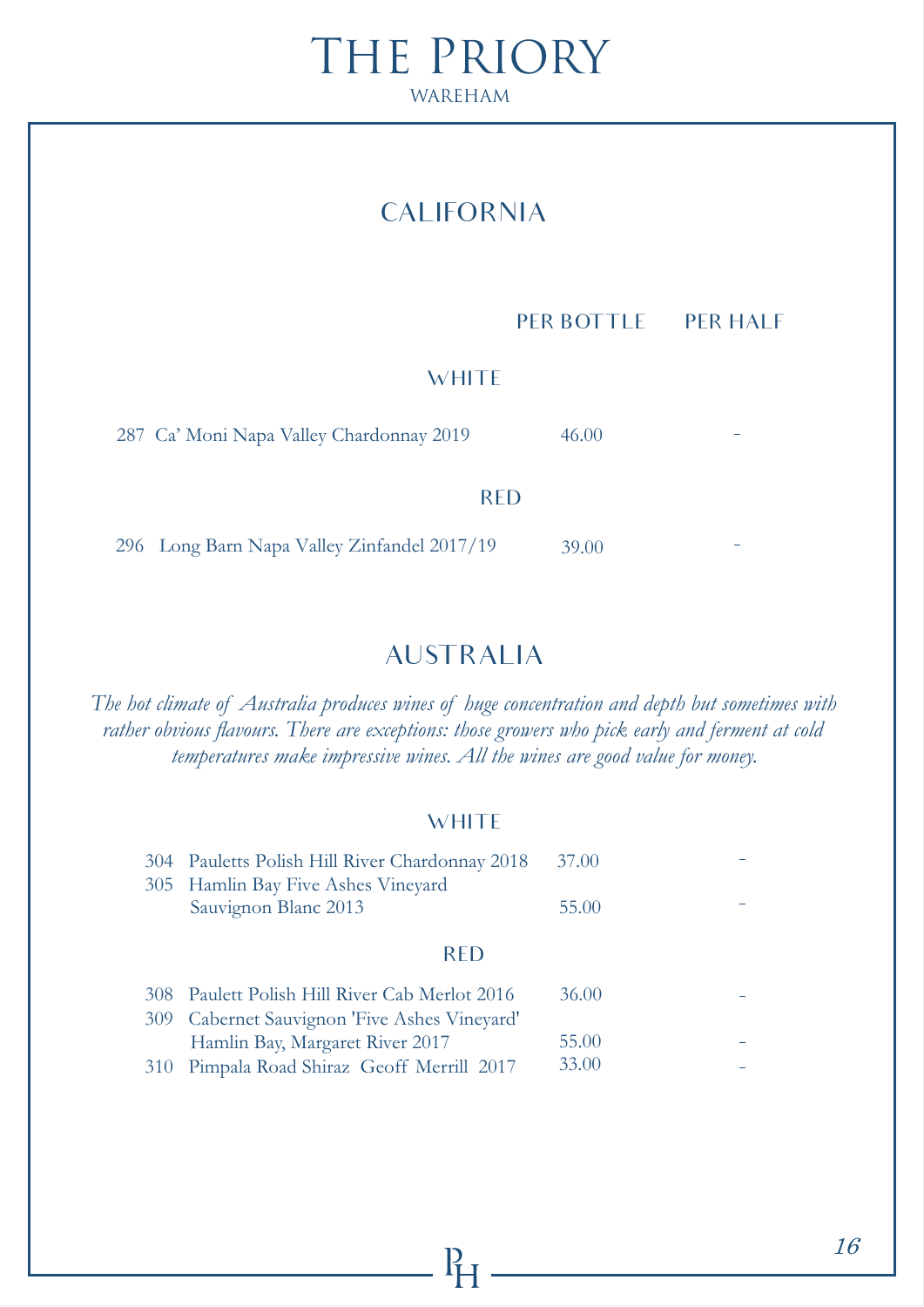# NEW ZEALAND

*A relative newcomer to winemaking, New Zealand has scored an instant success, particularly with her Pinot Noir and Sauvignon Blanc wines. At present some of the reds are less successful but the standard is improving with each vintage.*

#### PER BOTTLE PER HALF

#### **WHITE**

| 316 Wairau River Wines Sauvignon Blanc 2021     |       |  |
|-------------------------------------------------|-------|--|
| 'Family Vineyard' Marlborough                   | 35.00 |  |
| 317 Roaring Meg Mt Difficulty Pinot Gris 2020   | 38.00 |  |
| 318 Sauvignon Blanc 'Selection S' Schubert 2018 | 49.00 |  |
| 320 Cloudy Bay Sauvignon Blanc 2020             | 88.00 |  |

#### RED

#### **Mt Difficulty, Central Otago**

|         | 329 Roaring Meg Pinot Noir 2019            | 48.00  |  |
|---------|--------------------------------------------|--------|--|
|         | 330 Estate Bannockburn, Pinot Noir 2018/19 | 72.00  |  |
|         | 331 Felton Road Bannockburn Pinot Noir     | 114.00 |  |
| 2015/16 |                                            |        |  |

### SOUTH AFRICA

*The wines of South Africa are much improved and more to European tastes. Gone are the coarse and heavy wines; in their place are some with real fruit and style.*

#### **WHITE**

| 332 Backsberg Sauvignon Blanc 2019                  | 32.00 |  |
|-----------------------------------------------------|-------|--|
| 334 Chardonnay 'Lesca' 2020 De Wetshof Estate 39.00 |       |  |

#### RED

| 336 Backsberg Cellars Pinotage 2018       | 33.00 |  |
|-------------------------------------------|-------|--|
| 338 Cuvee Friedrich 'Founders Blend' 2016 |       |  |
| Laibach Vineyards Stellenbosch            | 52.00 |  |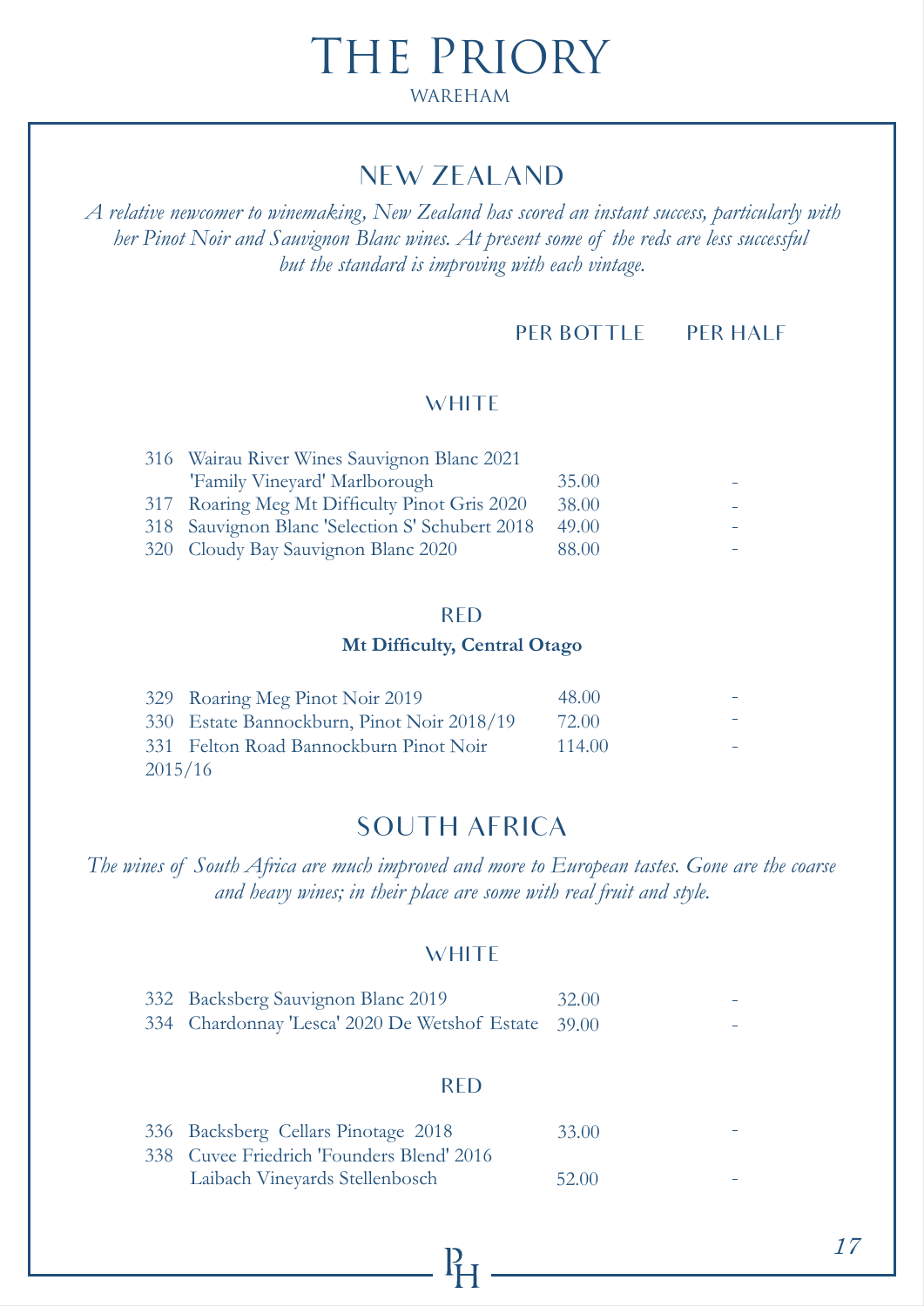# CENTRAL AND SOUTH AMERICA

#### PER BOTTLE PER HALF

#### **WHITE**

| 344 Leyda 'Costa' Sauvignon Blanc 2018 Chile |       |   |
|----------------------------------------------|-------|---|
| Chono Single Vineyard Series, La Playa       | 32.00 | - |

#### RED

 $P_{H}$ 

| 348 Alpataco Malbec Patagonian 2019       | 36.00 |  |
|-------------------------------------------|-------|--|
| 349 Chono Pinot Noir 2018                 | 34.00 |  |
| 350 Finca Sophenia Malbec Reserve 2018/19 | 45.00 |  |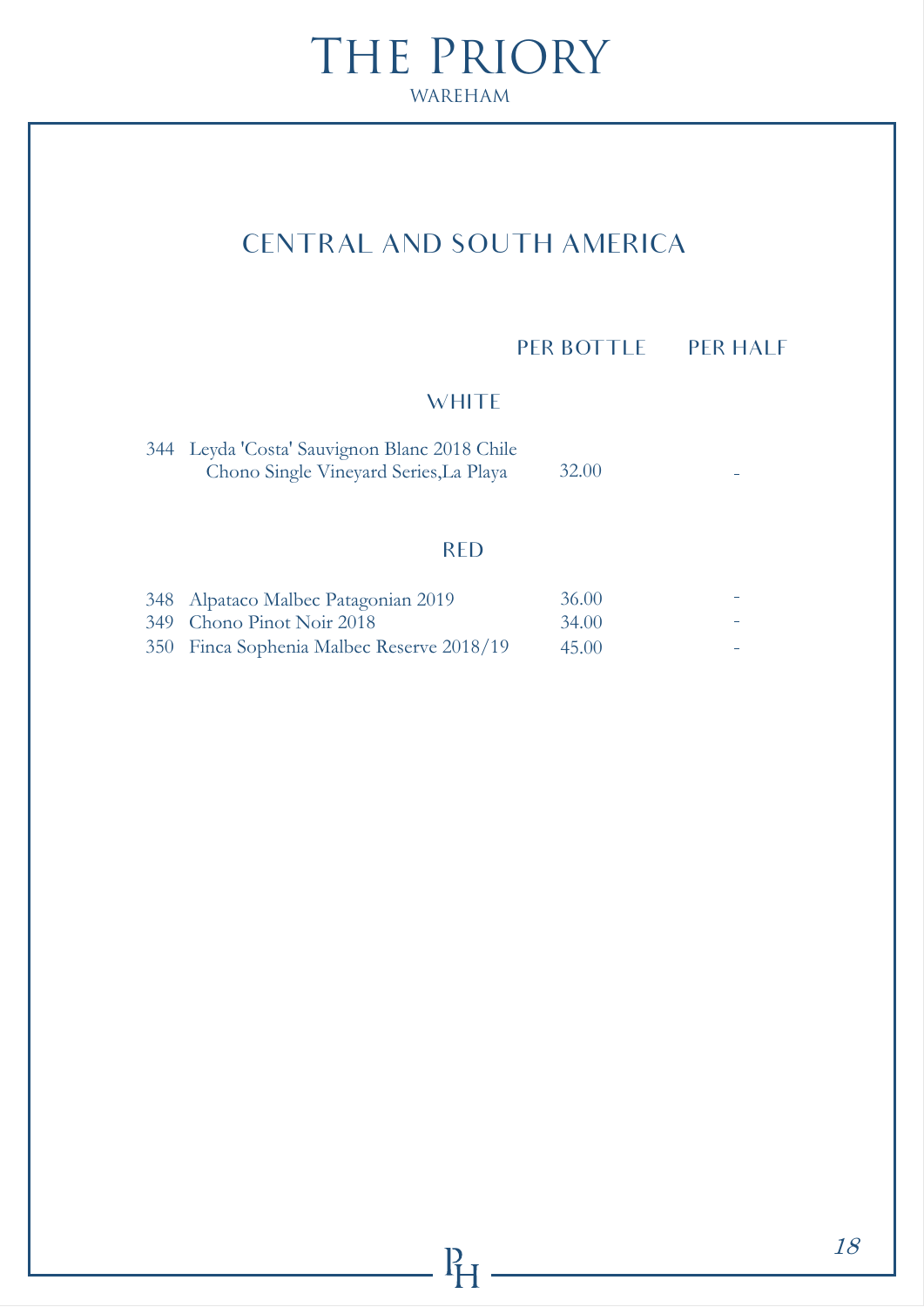# SELECTED WINES

#### BOT 1/2 ltr 175ml 250ml

# **WHITE**

| Chardonnay Moulin d'Argent 2018/19 France               | 33.00 | 22.50 9.00 | 11.95 |
|---------------------------------------------------------|-------|------------|-------|
| Fincas De Azabache Rioja 2018/19 Spanish                | 33.00 | 22.50 9.00 | 11.95 |
| Sauvignon Blanc Turning Heads 2019/20 New Zealand 33.00 |       | 22.50 9.00 | 11.95 |
| Pinot Grigio Il Conti 2018 Italian                      | 33.00 | 22.50 9.00 | 11.95 |

#### ROSE

| Le Poussin Provence style Rosé 2018/19 France 33.00 22.50 9.00 11.95  |  |  |
|-----------------------------------------------------------------------|--|--|
| La Playa Cabernet Sauvignon Rose 2018/19 Chile 33.00 22.50 9.00 11.95 |  |  |

### RED

| Côte du Rhône de l'Amandine 2018 France       | $33.00 \quad 22.50 \quad 9.00$ | 11.95 |
|-----------------------------------------------|--------------------------------|-------|
| Merlot Block 10 Reserve 2017/18 Chile         | $33.00 \quad 22.50 \quad 9.00$ | 11.95 |
| Pinot Noir Saurus Patagonia Argentina 2018/19 | $33.00$ $22.50$ $9.00$         | 11.95 |
| Chateau Le Breton 2018                        | $33.00 \quad 22.50 \quad 9.00$ | 11.95 |

### DESSERT WINES

### **A selection of Sauternes appears in the main list Muscat wines by the glass 75ml**

|                                                         | BOL II E | CLASS |
|---------------------------------------------------------|----------|-------|
|                                                         |          |       |
| Harvest Botrytis Reisling, Paulett Wines Clare Valley - |          | 8.50  |
| Muscat de Beaumes de Venise                             |          | 9.50  |

# **CHAMPAGNE**

| Champagne Lenoble Cuvee Intense | 78.00  | 48.00 | 19.50 |
|---------------------------------|--------|-------|-------|
| Champagne Lenoble Brut Rose     | -92.00 |       |       |
| Prosecco                        | 39.50  |       | 9.50  |

 $P_{H}$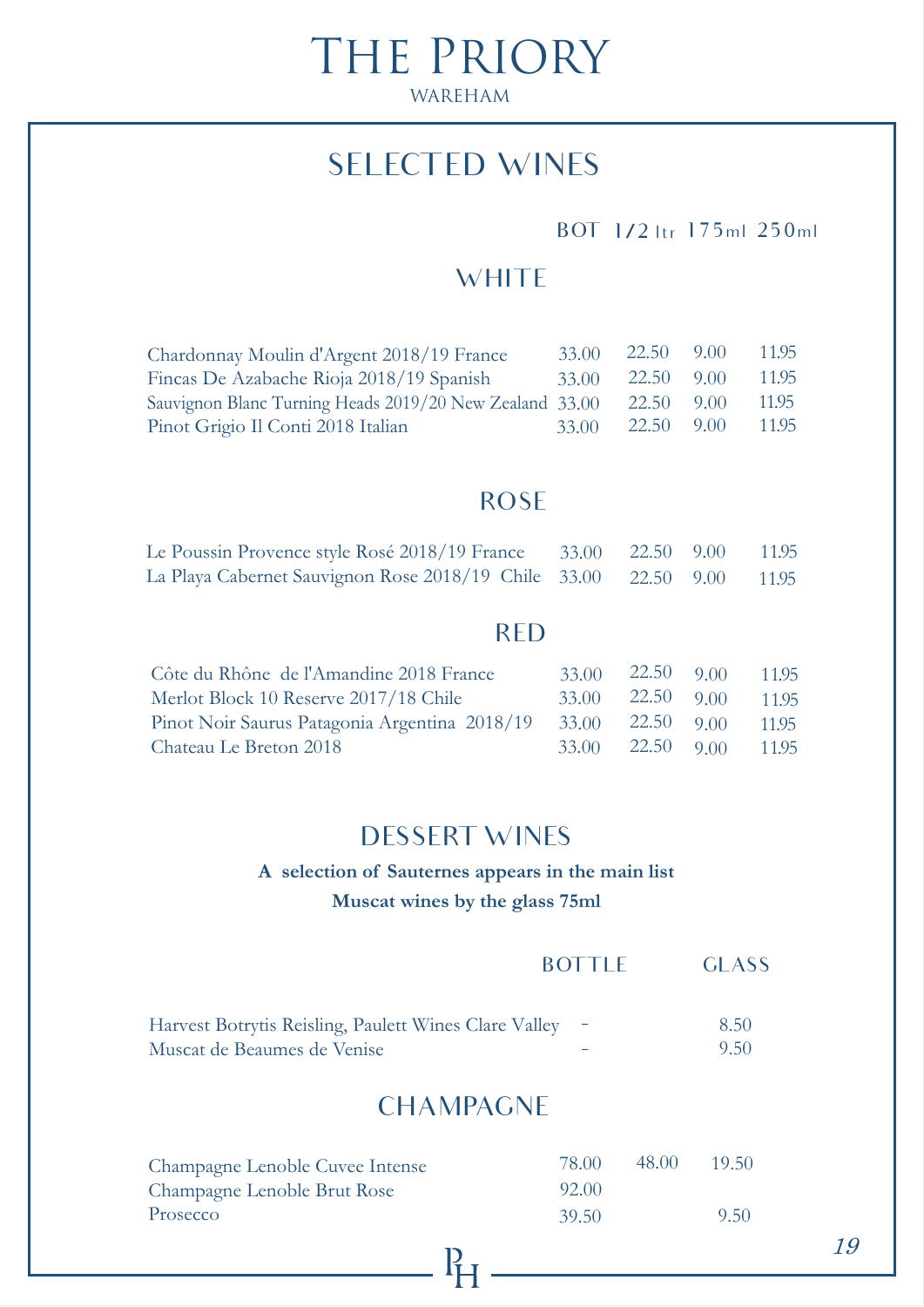# MALT WHISKY

#### COST PER 25ML ABV **MEASURE**

| Balvenie                  | 14 year old | 10.50 | 43% |
|---------------------------|-------------|-------|-----|
| Dalwhinnie                | 15 year old | 8.50  | 43% |
| Glenfiddich               | 12 year old | 6.50  | 40% |
| GlenlivetFounder'sReserve |             | 6.50  | 40% |
| Glenmorangie              | 10 year old | 6.50  | 40% |
| Highland Park             | 12 year old | 6.50  | 40% |
| Laphroaig                 | 10 year old | 6.50  | 40% |
| Macallan Gold             |             | 6.50  | 40% |
| Balvenie                  | 12 year old | 6.50  | 40% |

# IRISH WHISKEY

| <b>Bushmills</b> | 10 years old | 6.50 | 40% |
|------------------|--------------|------|-----|
| Jameson          |              | 6.00 | 40% |

# OTHER WHISKY

| Johnnie Walker Black Label 12 years old | 6.00 | $40\%$ |
|-----------------------------------------|------|--------|
| Jack Daniels                            | 6.00 | $40\%$ |
| Canadian Club                           | 5.00 | $40\%$ |
| <b>Famous Grouse Bells</b>              | 5.00 | $40\%$ |

 $P_{H}$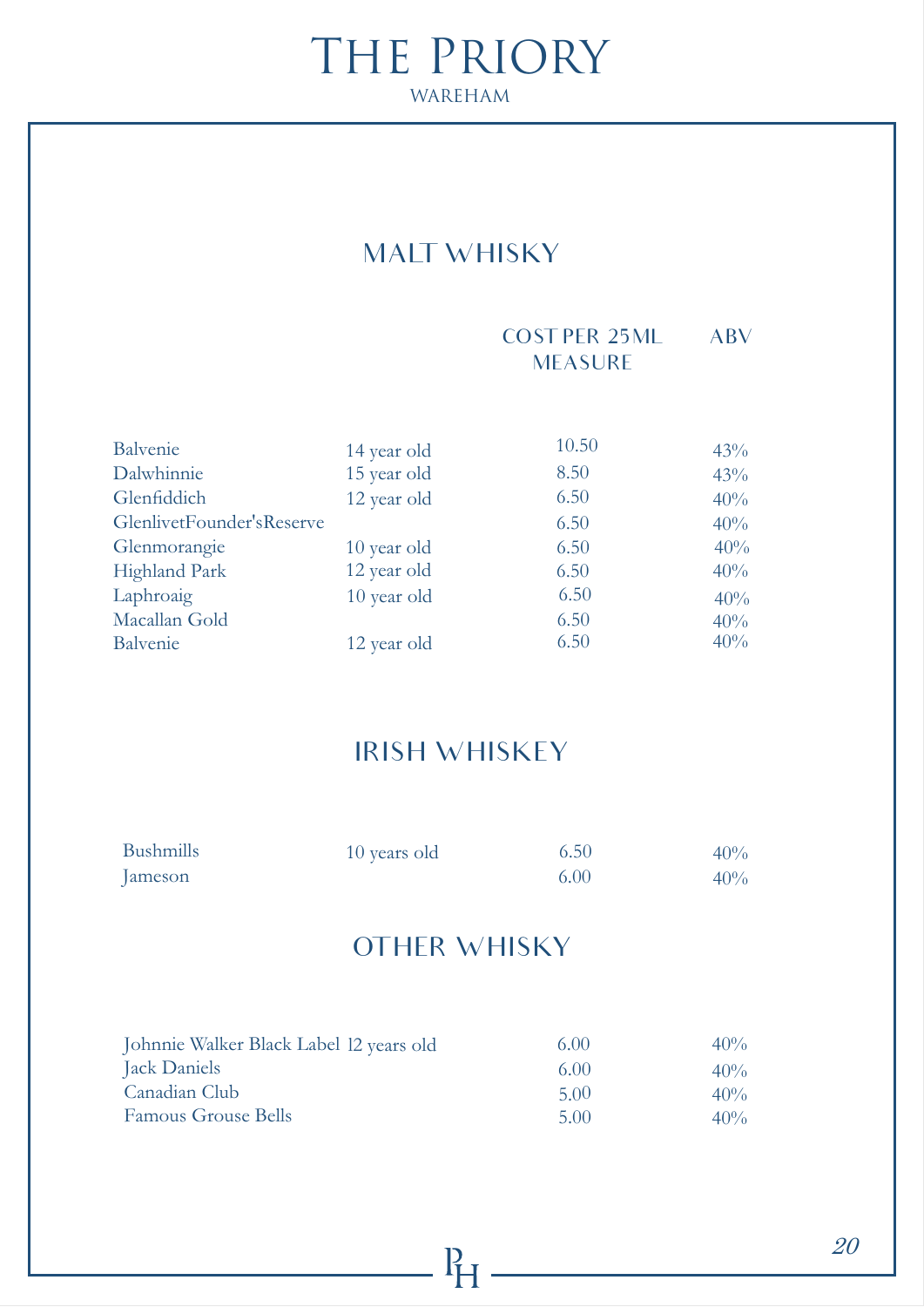# BRANDY, ARMAGNAC & CALVADOS

# BRANDY

|                                        | Price | ABV |
|----------------------------------------|-------|-----|
|                                        |       |     |
|                                        |       |     |
| Exshaw 1973 Grande Champagne Landed in |       |     |
| 1974 Bottled in 1992                   | 15.95 | 40% |
| Hine 1986 Grande Champagne             | 13.95 | 40% |
| Cognac Pale and Dry Tres Belle Grand   |       |     |
| Champagne Delemain                     | 9.95  | 40% |
| Remy Martin V.S.O.P.                   | 7.00  | 40% |
| Courvoisier V.S.O.P.                   | 7.00  | 40% |
| Renault Cognac V.S.O.P.                | 7.00  | 40% |
| Armagnac V.S.O.P.                      | 7.00  | 40% |

# ARMAGNAC

| Armagnac Chateau de Pellehaut 10 year | 9.95  | $40\%$ |
|---------------------------------------|-------|--------|
| Janneau V.S.O.P.                      | 6.75  | $40\%$ |
| Baron de Sigognac 1974                | 18.95 | $40\%$ |

 $P_{\text{F}}$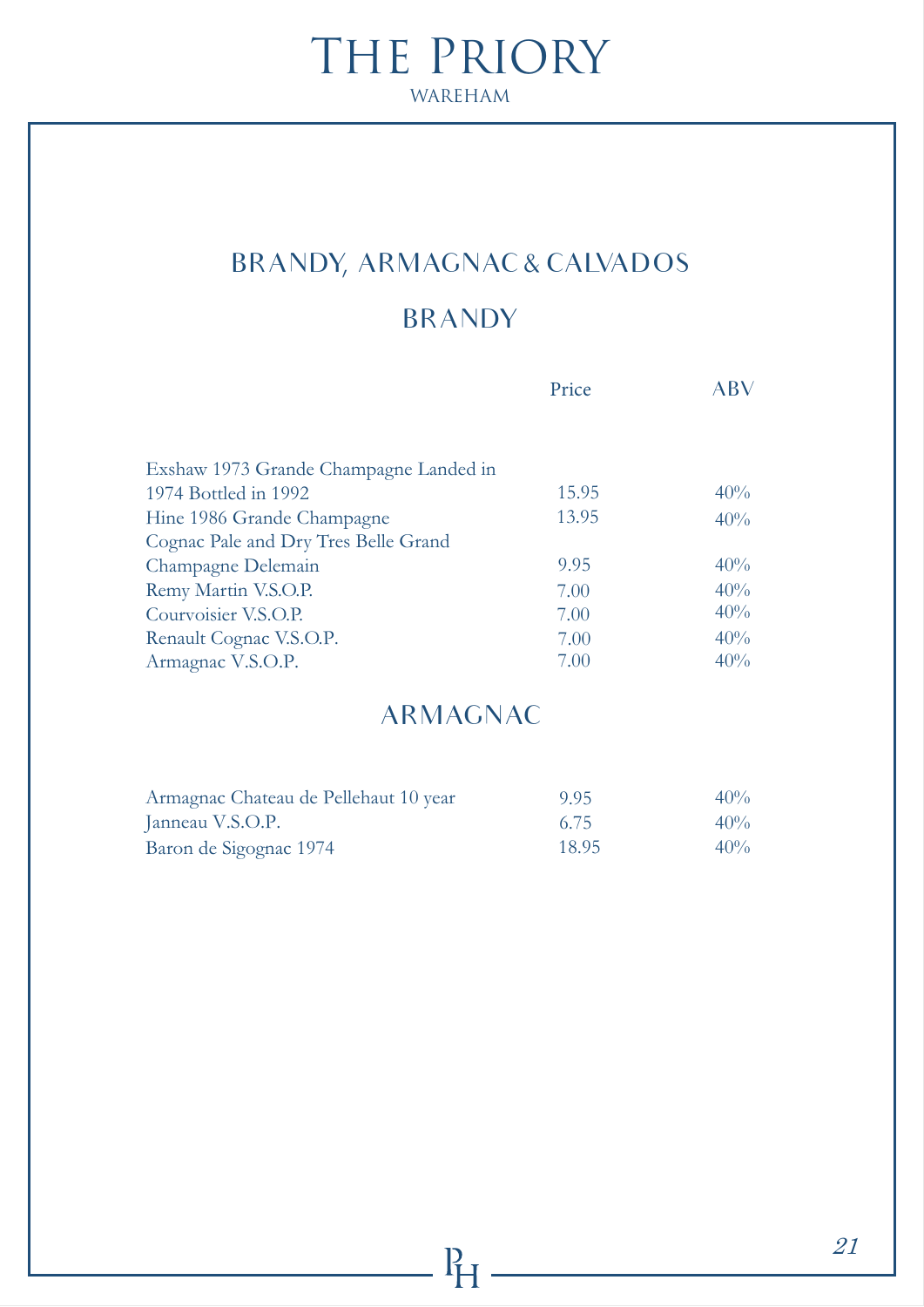# **CALVADOS**

|                                        | COST  | ABV    |
|----------------------------------------|-------|--------|
|                                        |       |        |
| Calvados Hors d'Age Dupont Calvados,   | 9.95  | $42\%$ |
| AOC, Domfrontais 1990                  | 10.95 | 42%    |
| Somerset Royal Cider Brandy 5 year old | 8.95  | 42%    |
| Chateau Du Breuil Calvados             | 8.00  | 40%    |
| Louis de Lauriston 1990                | 15.00 | $42\%$ |
|                                        |       |        |
| <b>MARC</b>                            |       |        |
|                                        |       |        |
| Marc de Champagne Extra Old X.O        | 9.95  | $40\%$ |
|                                        |       |        |

### **GRAPPA**

| Grappa Tradizione Nonino | 9.95 | $41\%$ |
|--------------------------|------|--------|
|--------------------------|------|--------|

*All Brandy, Armagnac, Calvados, Marc and Grappa is served in 25ml measures and multiples of 25ml*

*Whilst every effort is made to keep current vintages up to date on the wine list, occasionally some vintages may differ to those on offer. If you are unhappy with any new vintage or grower offered we will be happy to change the wine for you. It is our policy to decant any wine that we feel will benefit you and the wine from decanting.*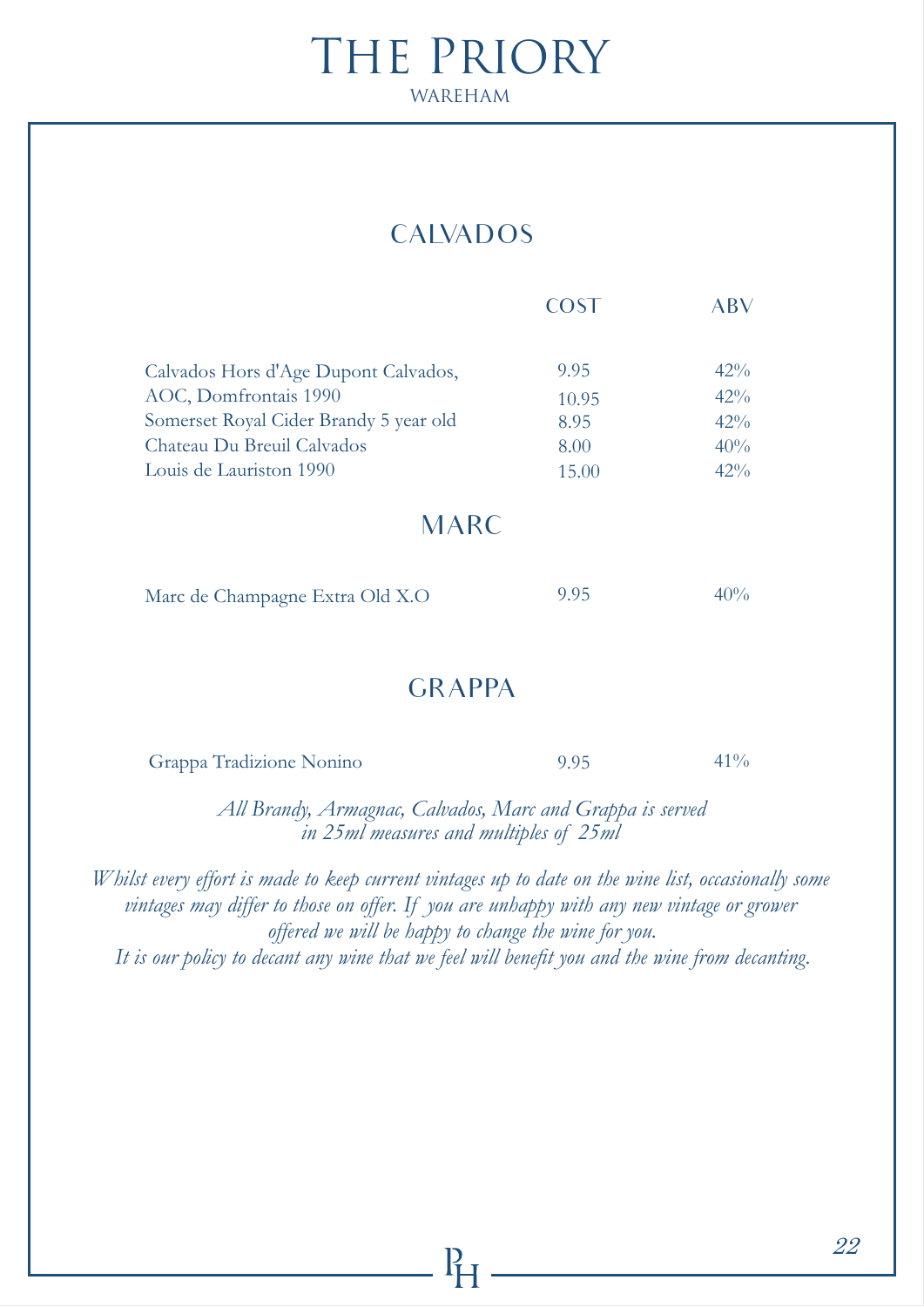# PORT

|                                                      | <b>GLASS</b> | <b>BOTTLE</b> | ABV      |
|------------------------------------------------------|--------------|---------------|----------|
|                                                      |              |               |          |
| <b>Taylors Ruby</b>                                  | 6.95         | 28.50         | 20%      |
| Taylors LBV 2013                                     | 7.25         | 39.50         | 20%      |
| Taylors Quinta de Vargellas 1996<br>Bottle only 75cl |              | 75.50         | 20.5%    |
| Taylors 10 yr old Tawny<br>Bottle 75cl               | 8.50         | 70.50         | 20%      |
| Ramos Pinto 20 yr Old Tawny                          |              | 95.50         | $19.5\%$ |
| Fonseca 1997                                         |              | 110.50        | $20.5\%$ |
| Warres 1993                                          |              | 350.00        |          |